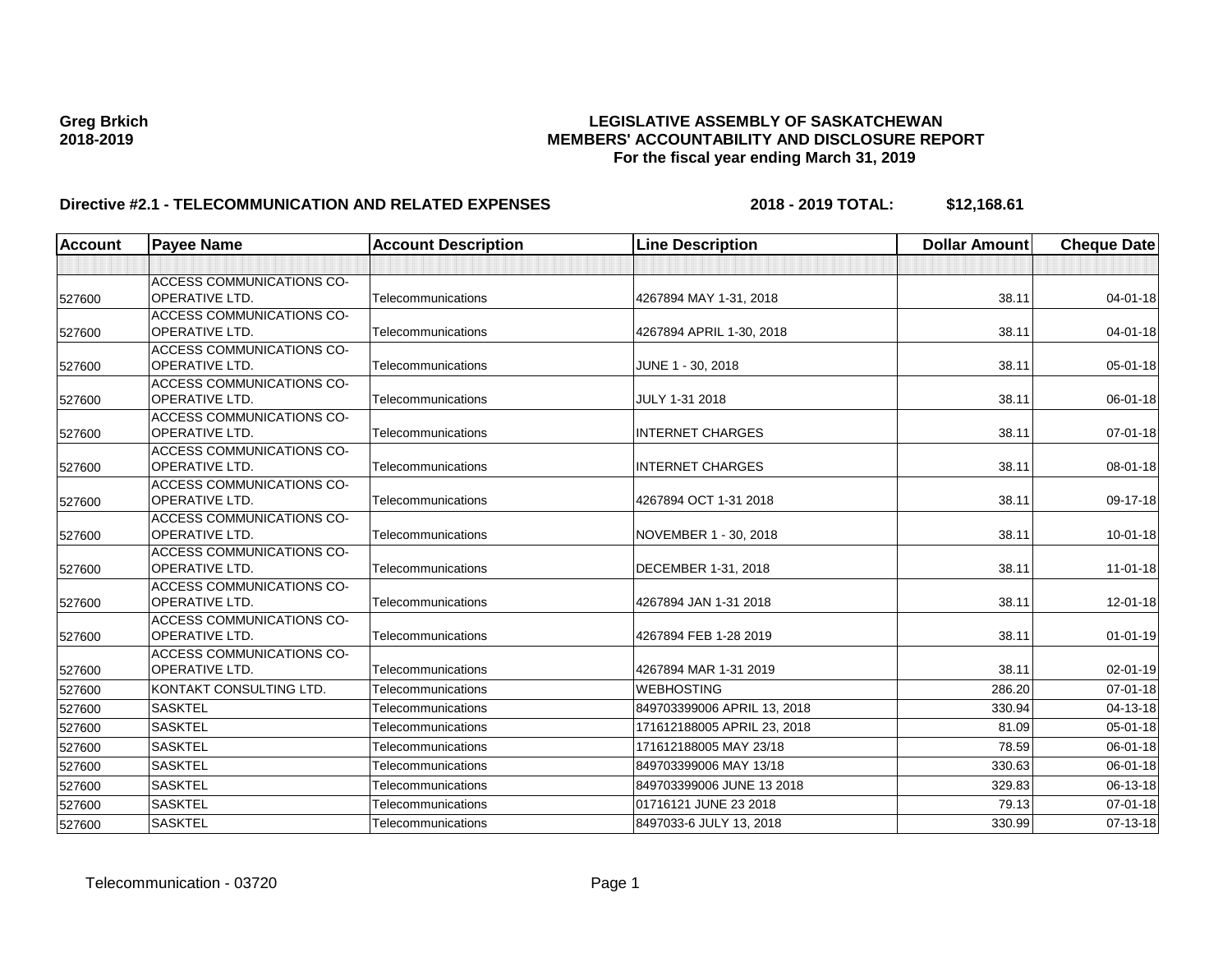| <b>Account</b> | <b>Payee Name</b> | <b>Account Description</b> | <b>Line Description</b>            | <b>Dollar Amount</b> | <b>Cheque Date</b> |
|----------------|-------------------|----------------------------|------------------------------------|----------------------|--------------------|
|                |                   |                            |                                    |                      |                    |
| 527600         | <b>SASKTEL</b>    | Telecommunications         | 849703399006 AUGUST 13 2018        | 330.22               | 08-13-18           |
| 527600         | <b>SASKTEL</b>    | Telecommunications         | 01716121 88005 JULY 23 2018        | 94.17                | 08-20-18           |
| 527600         | <b>SASKTEL</b>    | Telecommunications         | 171612188005 AUGUST 23 2018        | 95.70                | 09-01-18           |
| 527600         | <b>SASKTEL</b>    | Telecommunications         | 849703399006 SEP 13 2018           | 328.84               | $10 - 01 - 18$     |
| 527600         | <b>SASKTEL</b>    | Telecommunications         | 171612188005 SEPTEMBER 23, 2018    | 78.94                | $10 - 01 - 18$     |
| 527600         | <b>SASKTEL</b>    | Telecommunications         | 849703399006 OCT 13 2018           | 330.62               | 10-13-18           |
| 527600         | <b>SASKTEL</b>    | Telecommunications         | 17161218800510231 OCTOBER 23, 2018 | 81.28                | $11-01-18$         |
| 527600         | <b>SASKTEL</b>    | Telecommunications         | 849703399006 NOV 13 2018           | 331.42               | 12-01-18           |
| 527600         | <b>SASKTEL</b>    | Telecommunications         | 171612188005 NOV 23 2018           | 78.59                | 12-01-18           |
| 527600         | <b>SASKTEL</b>    | Telecommunications         | 84973399006 DEC 13 2018            | 329.55               | $01 - 01 - 19$     |
| 527600         | <b>SASKTEL</b>    | Telecommunications         | 171612188005 DEC 23 2018           | 84.34                | $01 - 01 - 19$     |
| 527600         | <b>SASKTEL</b>    | Telecommunications         | 849703399006 JAN 13 2019           | 328.29               | $02 - 01 - 19$     |
| 527600         | <b>SASKTEL</b>    | Telecommunications         | 171612188005 JAN 23 2019           | 79.48                | 02-01-19           |
| 527600         | <b>SASKTEL</b>    | Telecommunications         | 171612188005 FEB 23 2019           | 81.46                | 03-01-19           |
| 527600         | <b>SASKTEL</b>    | Telecommunications         | 849703399006 FEB 3 2019            | 330.90               | 03-01-19           |
| 527600         | <b>SASKTEL</b>    | Telecommunications         | 849703399006 MAR 13 2019           | 330.54               | 03-13-19           |
| 527600         | <b>SASKTEL</b>    | Telecommunications         | 171612188005 MAR 23 2019           | 80.35                | 03-23-19           |
| 530600         | <b>SASKTEL</b>    | Placement - Tender Ads     | 849703399006 APRIL 13, 2018        | 504.10               | 04-13-18           |
| 530600         | <b>SASKTEL</b>    | Placement - Tender Ads     | 849703399006 MAY 13/18             | 504.10               | 06-01-18           |
| 530600         | <b>SASKTEL</b>    | Placement - Tender Ads     | 849703399006 JUNE 13 2018          | 504.10               | 06-13-18           |
| 530600         | <b>SASKTEL</b>    | Placement - Tender Ads     | 8497033-6 JULY 13, 2018            | 504.10               | 07-13-18           |
| 530600         | <b>SASKTEL</b>    | Placement - Tender Ads     | 849703399006 AUGUST 13 2018        | 624.10               | 08-13-18           |
| 530600         | <b>SASKTEL</b>    | Placement - Tender Ads     | 849703399006 SEP 13 2018           | 504.10               | $10 - 01 - 18$     |
| 530600         | <b>SASKTEL</b>    | Placement - Tender Ads     | 849703399006 OCT 13 2018           | 714.10               | 10-13-18           |
| 530600         | <b>SASKTEL</b>    | Placement - Tender Ads     | 849703399006 NOV 13 2018           | 504.10               | 12-01-18           |
| 530600         | <b>SASKTEL</b>    | Placement - Tender Ads     | 84973399006 DEC 13 2018            | 504.10               | $01 - 01 - 19$     |
| 530600         | <b>SASKTEL</b>    | Placement - Tender Ads     | 849703399006 JAN 13 2019           | 504.10               | $02 - 01 - 19$     |
| 530600         | <b>SASKTEL</b>    | Placement - Tender Ads     | 849703399006 FEB 3 2019            | 594.10               | 03-01-19           |
| 530600         | <b>SASKTEL</b>    | Placement - Tender Ads     | 849703399006 MAR 13 2019           | 504.10               | 03-13-19           |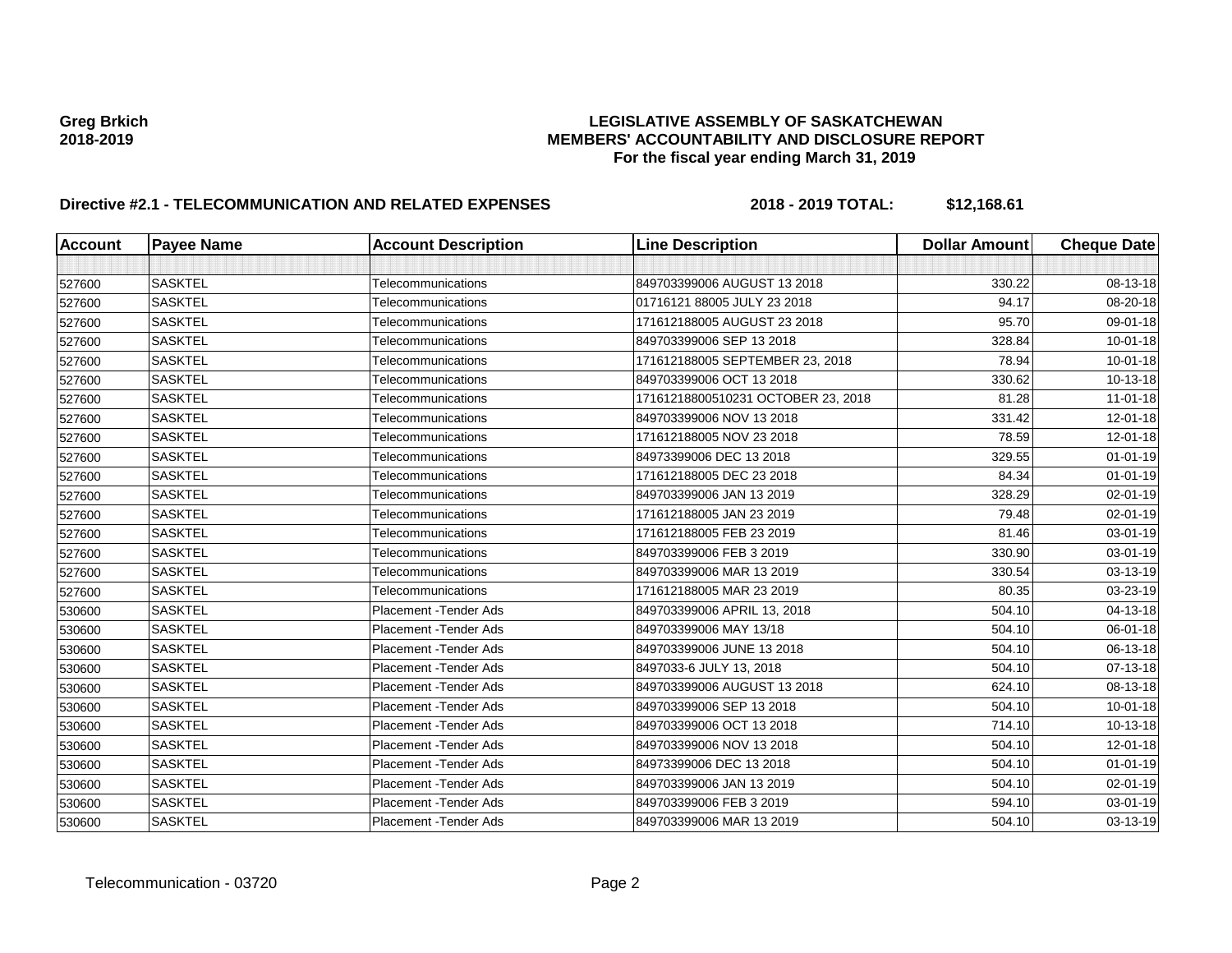| <b>Account</b> | Payee Name | <b>Account Description</b> | <b>Line Description</b> | <b>Dollar Amount</b> | <b>Cheque Date</b> |
|----------------|------------|----------------------------|-------------------------|----------------------|--------------------|
|                |            |                            |                         |                      |                    |
|                |            |                            |                         |                      |                    |
|                |            |                            |                         |                      |                    |
|                |            |                            |                         |                      |                    |
|                |            |                            |                         |                      |                    |
|                |            |                            |                         |                      |                    |
|                |            |                            |                         |                      |                    |
|                |            |                            |                         |                      |                    |
|                |            |                            |                         |                      |                    |
|                |            |                            |                         |                      |                    |
|                |            |                            |                         |                      |                    |
|                |            |                            |                         |                      |                    |
|                |            |                            |                         |                      |                    |
|                |            |                            |                         |                      |                    |
|                |            |                            |                         |                      |                    |
|                |            |                            |                         |                      |                    |
|                |            |                            |                         |                      |                    |
|                |            |                            |                         |                      |                    |
|                |            |                            |                         |                      |                    |
|                |            |                            |                         |                      |                    |
|                |            |                            |                         |                      |                    |
|                |            |                            |                         |                      |                    |
|                |            |                            |                         |                      |                    |
|                |            |                            |                         |                      |                    |
|                |            |                            |                         |                      |                    |
|                |            |                            |                         |                      |                    |
|                |            |                            |                         |                      |                    |
|                |            |                            |                         |                      |                    |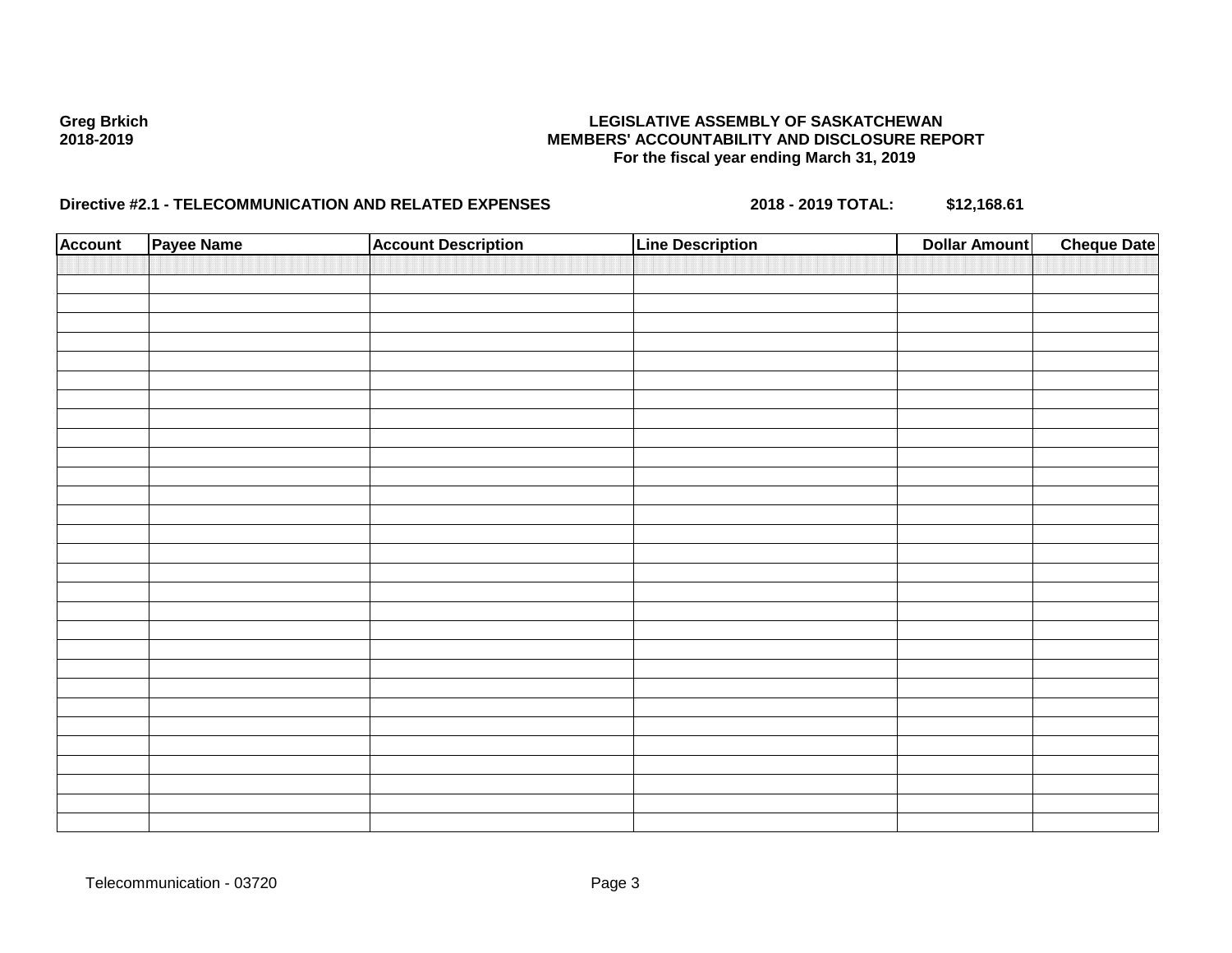| <b>Account</b> | Payee Name | <b>Account Description</b> | <b>Line Description</b> | <b>Dollar Amount</b> | <b>Cheque Date</b> |
|----------------|------------|----------------------------|-------------------------|----------------------|--------------------|
|                |            |                            |                         |                      |                    |
|                |            |                            |                         |                      |                    |
|                |            |                            |                         |                      |                    |
|                |            |                            |                         |                      |                    |
|                |            |                            |                         |                      |                    |
|                |            |                            |                         |                      |                    |
|                |            |                            |                         |                      |                    |
|                |            |                            |                         |                      |                    |
|                |            |                            |                         |                      |                    |
|                |            |                            |                         |                      |                    |
|                |            |                            |                         |                      |                    |
|                |            |                            |                         |                      |                    |
|                |            |                            |                         |                      |                    |
|                |            |                            |                         |                      |                    |
|                |            |                            |                         |                      |                    |
|                |            |                            |                         |                      |                    |
|                |            |                            |                         |                      |                    |
|                |            |                            |                         |                      |                    |
|                |            |                            |                         |                      |                    |
|                |            |                            |                         |                      |                    |
|                |            |                            |                         |                      |                    |
|                |            |                            |                         |                      |                    |
|                |            |                            |                         |                      |                    |
|                |            |                            |                         |                      |                    |
|                |            |                            |                         |                      |                    |
|                |            |                            |                         |                      |                    |
|                |            |                            |                         |                      |                    |
|                |            |                            |                         |                      |                    |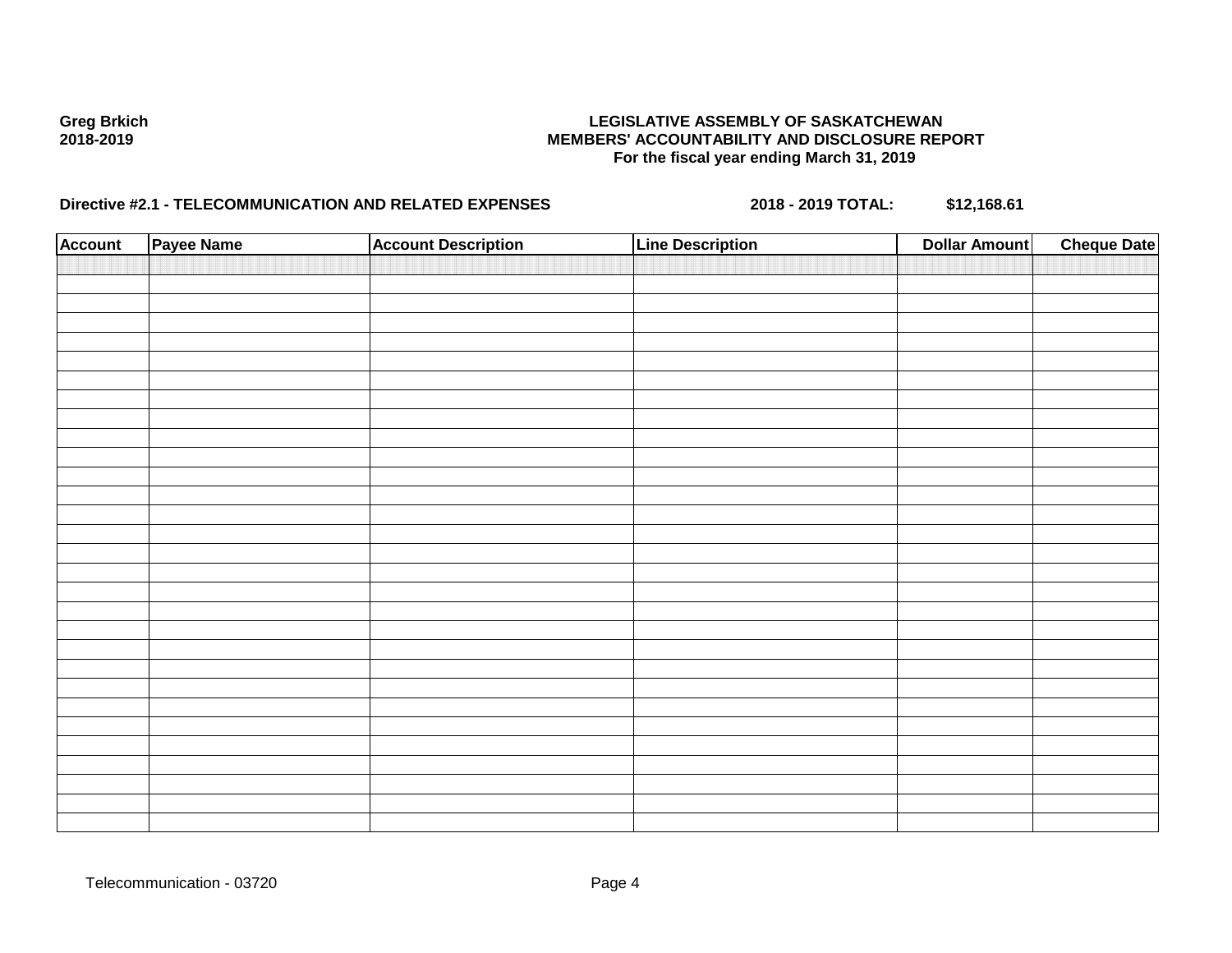| <b>Account</b> | <b>Payee Name</b> | <b>Account Description</b> | <b>Line Description</b> | <b>Dollar Amount</b> | <b>Cheque Date</b> |
|----------------|-------------------|----------------------------|-------------------------|----------------------|--------------------|
|                |                   |                            |                         |                      |                    |
|                |                   |                            |                         |                      |                    |
|                |                   |                            |                         |                      |                    |
|                |                   |                            |                         |                      |                    |
|                |                   |                            |                         |                      |                    |
|                |                   |                            |                         |                      |                    |
|                |                   |                            |                         |                      |                    |
|                |                   |                            |                         |                      |                    |
|                |                   |                            |                         |                      |                    |
|                |                   |                            |                         |                      |                    |
|                |                   |                            |                         |                      |                    |
|                |                   |                            |                         |                      |                    |
|                |                   |                            |                         |                      |                    |
|                |                   |                            |                         |                      |                    |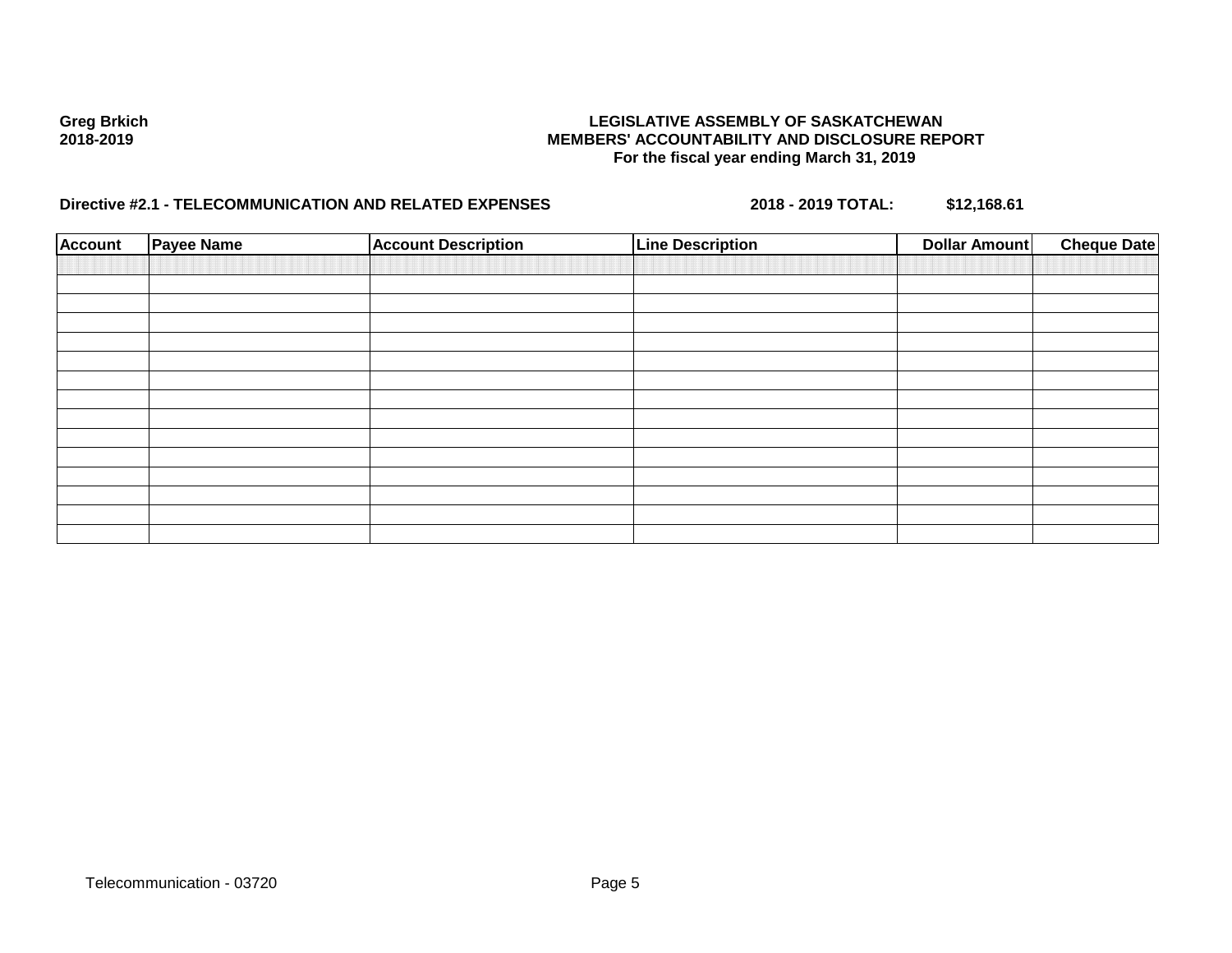### **LEGISLATIVE ASSEMBLY OF SASKATCHEWAN MEMBERS' ACCOUNTABILITY AND DISCLOSURE REPORT For the fiscal year ending March 31, 2019**

| <b>Account</b> | <b>Payee Name</b>      | <b>Account Description</b>  | <b>Line Description</b>             | <b>Dollar Amount</b> | <b>Cheque Date</b> |
|----------------|------------------------|-----------------------------|-------------------------------------|----------------------|--------------------|
|                |                        |                             |                                     |                      |                    |
| 541900         | BRKICH, GREG P.        | Elected Rep - Travel        | MLA TRAVEL APRIL 2-18, 2018         | 2,097.19             | 04-23-18           |
| 541900         | <b>BRKICH, GREG P.</b> | <b>Elected Rep - Travel</b> | MLA TRAVEL APRIL 19 - MAY 9, 2018   | 2,240.12             | 05-10-18           |
| 541900         | <b>BRKICH, GREG P.</b> | <b>Elected Rep - Travel</b> | MLA TRAVEL APRIL 23 - MAY 3, 2018   | 939.81               | $05 - 14 - 18$     |
| 541900         | <b>BRKICH, GREG P.</b> | Elected Rep - Travel        | MLA TRAVEL MAY 10-JUN 4 2018        | 2,856.15             | 06-05-18           |
| 541900         | <b>BRKICH, GREG P.</b> | Elected Rep - Travel        | MLA TRAVEL JUNE 28-JULY 14 2018     | 1,541.02             | $07 - 01 - 18$     |
| 541900         | BRKICH, GREG P.        | Elected Rep - Travel        | MLA TRAVEL - JUNE 6-27 2018         | 1,707.05             | $07 - 01 - 18$     |
| 541900         | <b>BRKICH, GREG P.</b> | <b>Elected Rep - Travel</b> | MLA TRAVEL JULY 15 - AUGUST 6, 2018 | 1,251.05             | 08-10-18           |
| 541900         | <b>BRKICH, GREG P.</b> | Elected Rep - Travel        | MLA TRAVEL AUG 7-SEP 1 2018         | 2,104.79             | 09-01-18           |
| 541900         | BRKICH, GREG P.        | Elected Rep - Travel        | MLA TRAVEL SEPTEMBER 4 - 28, 2018   | 828.79               | $10 - 05 - 18$     |
| 541900         | <b>BRKICH, GREG P.</b> | Elected Rep - Travel        | MLA TRAVEL OCT 1-25 2018            | 2,354.93             | 10-29-18           |
| 541900         | <b>BRKICH, GREG P.</b> | Elected Rep - Travel        | MLA TRAVEL OCT 26-NOV 13 2018       | 2,630.72             | $11-01-18$         |
| 541900         | <b>BRKICH, GREG P.</b> | Elected Rep - Travel        | MLA TRAVEL NOV 14-DEC 3 2018        | 3,400.57             | 12-04-18           |
| 541900         | <b>BRKICH, GREG P.</b> | <b>Elected Rep - Travel</b> | MLA TRAVEL DEC 5-9 2018             | 1,747.93             | $01 - 01 - 19$     |
| 541900         | <b>BRKICH, GREG P.</b> | <b>Elected Rep - Travel</b> | MLA TRAVEL DEC 4-31 2018            | 1,910.40             | $01 - 02 - 19$     |
| 541900         | <b>BRKICH, GREG P.</b> | Elected Rep - Travel        | MLA TRAVEL JAN 5-23 2019            | 3,389.25             | $02 - 01 - 19$     |
| 541900         | <b>BRKICH, GREG P.</b> | Elected Rep - Travel        | MLA TRAVEL JAN 25-FEB 12 2019       | 1,272.65             | $02 - 01 - 19$     |
| 541900         | BRKICH, GREG P.        | Elected Rep - Travel        | MLA TRAVEL FEB 26 - 28 2019         | 364.86               | 03-01-19           |
| 541900         | <b>BRKICH, GREG P.</b> | Elected Rep - Travel        | MLA TRAVEL FEB 13-MAR 8 2019        | 2,246.73             | 03-01-19           |
| 541900         | <b>BRKICH, GREG P.</b> | <b>Elected Rep - Travel</b> | MLA TRAVEL MARCH 4 - 6, 2019        | 676.11               | 03-13-19           |
| 541900         | <b>BRKICH, GREG P.</b> | Elected Rep - Travel        | MLA TRAVEL MAR 10 - 25 2019         | 3,181.79             | 03-27-19           |
| 541900         | <b>BRKICH, GREG P.</b> | Elected Rep - Travel        | MLA TRAVEL MAR 25 - 31 2019         | 2,103.20             | 03-31-19           |
|                |                        |                             |                                     |                      |                    |
|                |                        |                             |                                     |                      |                    |
|                |                        |                             |                                     |                      |                    |
|                |                        |                             |                                     |                      |                    |
|                |                        |                             |                                     |                      |                    |
|                |                        |                             |                                     |                      |                    |
|                |                        |                             |                                     |                      |                    |
|                |                        |                             |                                     |                      |                    |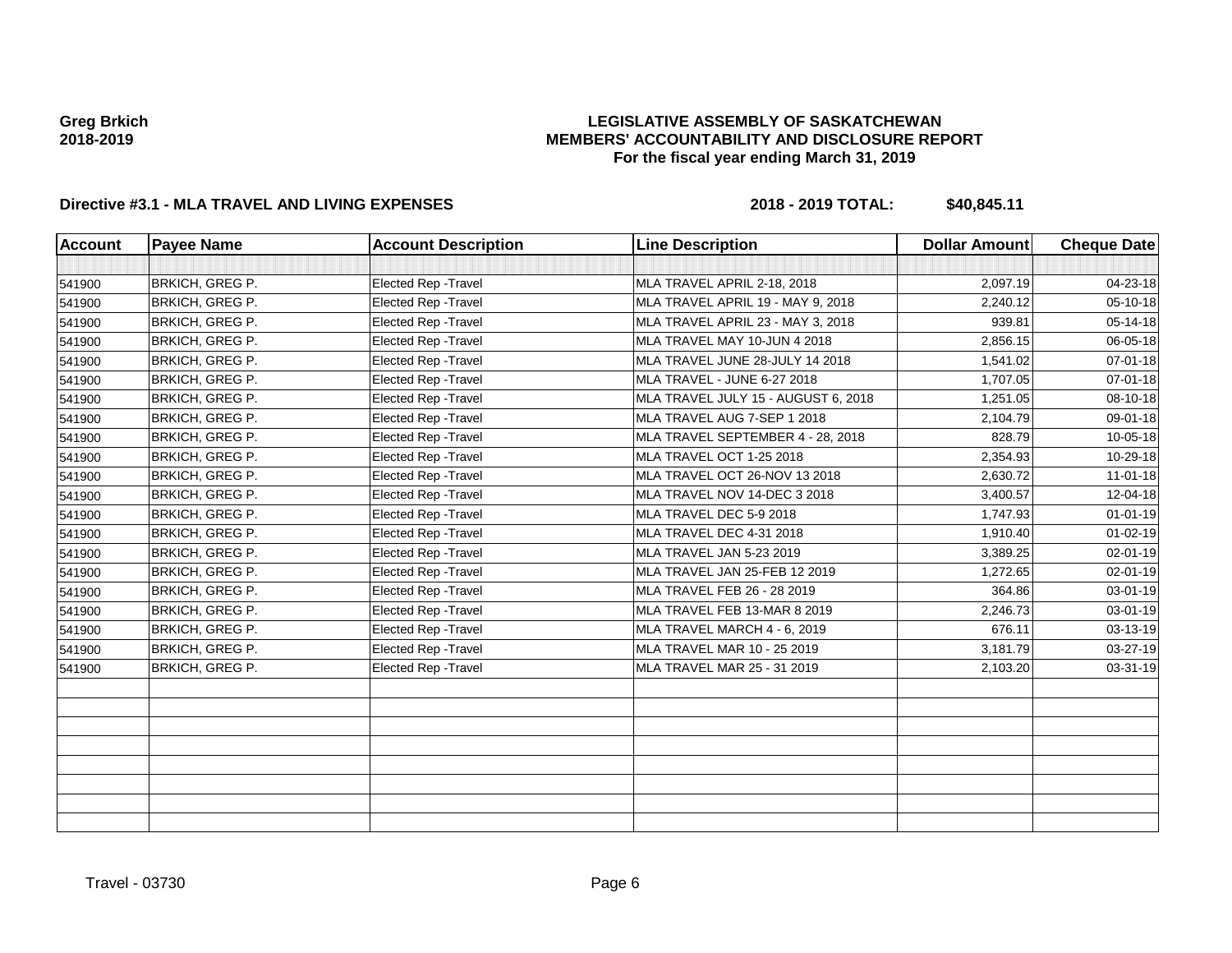### **LEGISLATIVE ASSEMBLY OF SASKATCHEWAN MEMBERS' ACCOUNTABILITY AND DISCLOSURE REPORT For the fiscal year ending March 31, 2019**

| <b>Account</b> | Payee Name | <b>Account Description</b> | <b>Line Description</b> | <b>Dollar Amount</b> | <b>Cheque Date</b> |
|----------------|------------|----------------------------|-------------------------|----------------------|--------------------|
|                |            |                            |                         |                      |                    |
|                |            |                            |                         |                      |                    |
|                |            |                            |                         |                      |                    |
|                |            |                            |                         |                      |                    |
|                |            |                            |                         |                      |                    |
|                |            |                            |                         |                      |                    |
|                |            |                            |                         |                      |                    |
|                |            |                            |                         |                      |                    |
|                |            |                            |                         |                      |                    |
|                |            |                            |                         |                      |                    |
|                |            |                            |                         |                      |                    |
|                |            |                            |                         |                      |                    |
|                |            |                            |                         |                      |                    |
|                |            |                            |                         |                      |                    |
|                |            |                            |                         |                      |                    |
|                |            |                            |                         |                      |                    |
|                |            |                            |                         |                      |                    |
|                |            |                            |                         |                      |                    |
|                |            |                            |                         |                      |                    |
|                |            |                            |                         |                      |                    |
|                |            |                            |                         |                      |                    |
|                |            |                            |                         |                      |                    |
|                |            |                            |                         |                      |                    |
|                |            |                            |                         |                      |                    |
|                |            |                            |                         |                      |                    |
|                |            |                            |                         |                      |                    |
|                |            |                            |                         |                      |                    |
|                |            |                            |                         |                      |                    |
|                |            |                            |                         |                      |                    |
|                |            |                            |                         |                      |                    |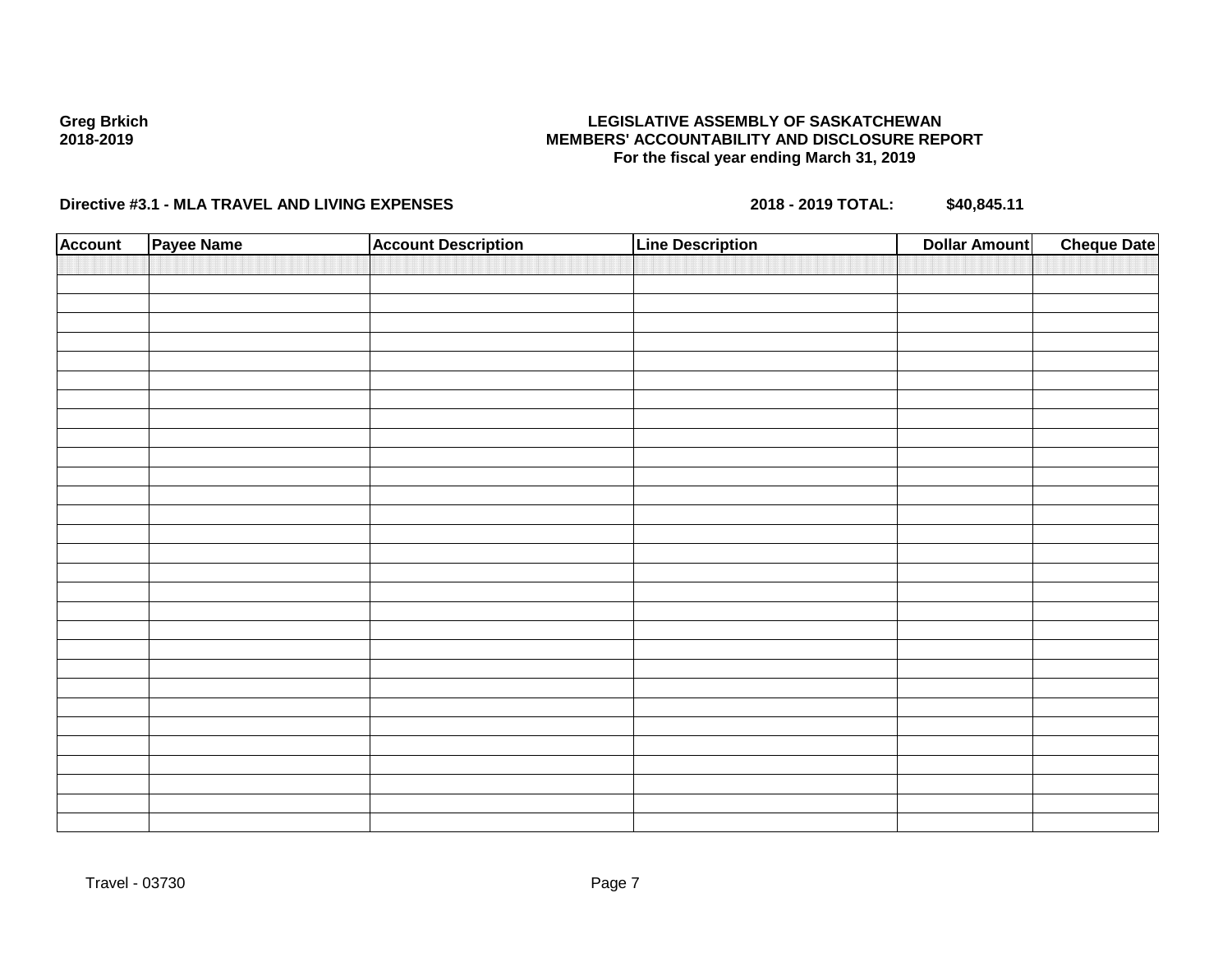### **LEGISLATIVE ASSEMBLY OF SASKATCHEWAN MEMBERS' ACCOUNTABILITY AND DISCLOSURE REPORT For the fiscal year ending March 31, 2019**

| <b>Account</b> | Payee Name | <b>Account Description</b> | <b>Line Description</b> | <b>Dollar Amount</b> | <b>Cheque Date</b> |
|----------------|------------|----------------------------|-------------------------|----------------------|--------------------|
|                |            |                            |                         |                      |                    |
|                |            |                            |                         |                      |                    |
|                |            |                            |                         |                      |                    |
|                |            |                            |                         |                      |                    |
|                |            |                            |                         |                      |                    |
|                |            |                            |                         |                      |                    |
|                |            |                            |                         |                      |                    |
|                |            |                            |                         |                      |                    |
|                |            |                            |                         |                      |                    |
|                |            |                            |                         |                      |                    |
|                |            |                            |                         |                      |                    |
|                |            |                            |                         |                      |                    |
|                |            |                            |                         |                      |                    |
|                |            |                            |                         |                      |                    |
|                |            |                            |                         |                      |                    |
|                |            |                            |                         |                      |                    |
|                |            |                            |                         |                      |                    |
|                |            |                            |                         |                      |                    |
|                |            |                            |                         |                      |                    |
|                |            |                            |                         |                      |                    |
|                |            |                            |                         |                      |                    |
|                |            |                            |                         |                      |                    |
|                |            |                            |                         |                      |                    |
|                |            |                            |                         |                      |                    |
|                |            |                            |                         |                      |                    |
|                |            |                            |                         |                      |                    |
|                |            |                            |                         |                      |                    |
|                |            |                            |                         |                      |                    |
|                |            |                            |                         |                      |                    |
|                |            |                            |                         |                      |                    |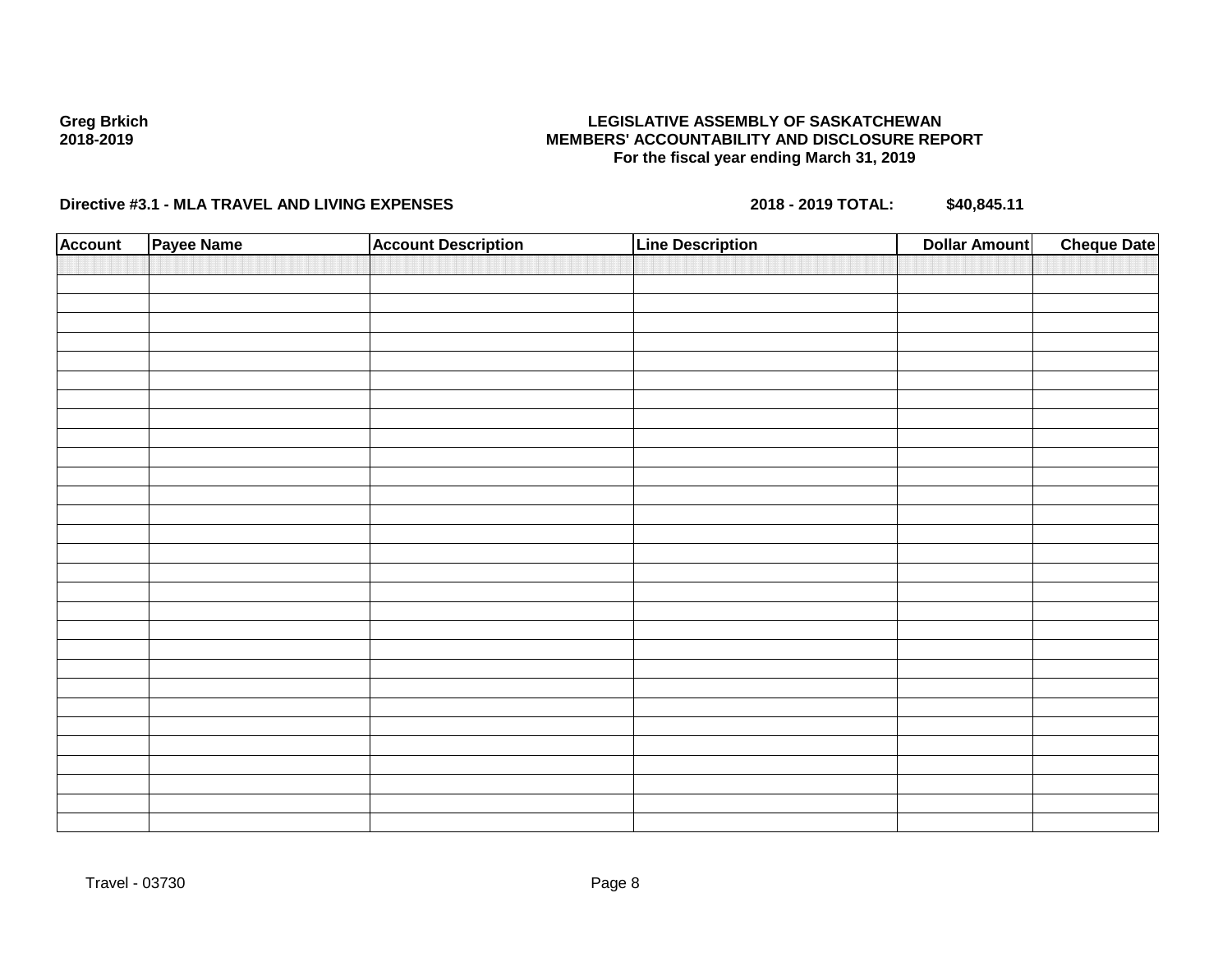### **LEGISLATIVE ASSEMBLY OF SASKATCHEWAN MEMBERS' ACCOUNTABILITY AND DISCLOSURE REPORT For the fiscal year ending March 31, 2019**

| <b>Account</b> | Payee Name | <b>Account Description</b> | <b>Line Description</b> | <b>Dollar Amount</b> | <b>Cheque Date</b> |
|----------------|------------|----------------------------|-------------------------|----------------------|--------------------|
|                |            |                            |                         |                      |                    |
|                |            |                            |                         |                      |                    |
|                |            |                            |                         |                      |                    |
|                |            |                            |                         |                      |                    |
|                |            |                            |                         |                      |                    |
|                |            |                            |                         |                      |                    |
|                |            |                            |                         |                      |                    |
|                |            |                            |                         |                      |                    |
|                |            |                            |                         |                      |                    |
|                |            |                            |                         |                      |                    |
|                |            |                            |                         |                      |                    |
|                |            |                            |                         |                      |                    |
|                |            |                            |                         |                      |                    |
|                |            |                            |                         |                      |                    |
|                |            |                            |                         |                      |                    |
|                |            |                            |                         |                      |                    |
|                |            |                            |                         |                      |                    |
|                |            |                            |                         |                      |                    |
|                |            |                            |                         |                      |                    |
|                |            |                            |                         |                      |                    |
|                |            |                            |                         |                      |                    |
|                |            |                            |                         |                      |                    |
|                |            |                            |                         |                      |                    |
|                |            |                            |                         |                      |                    |
|                |            |                            |                         |                      |                    |
|                |            |                            |                         |                      |                    |
|                |            |                            |                         |                      |                    |
|                |            |                            |                         |                      |                    |
|                |            |                            |                         |                      |                    |
|                |            |                            |                         |                      |                    |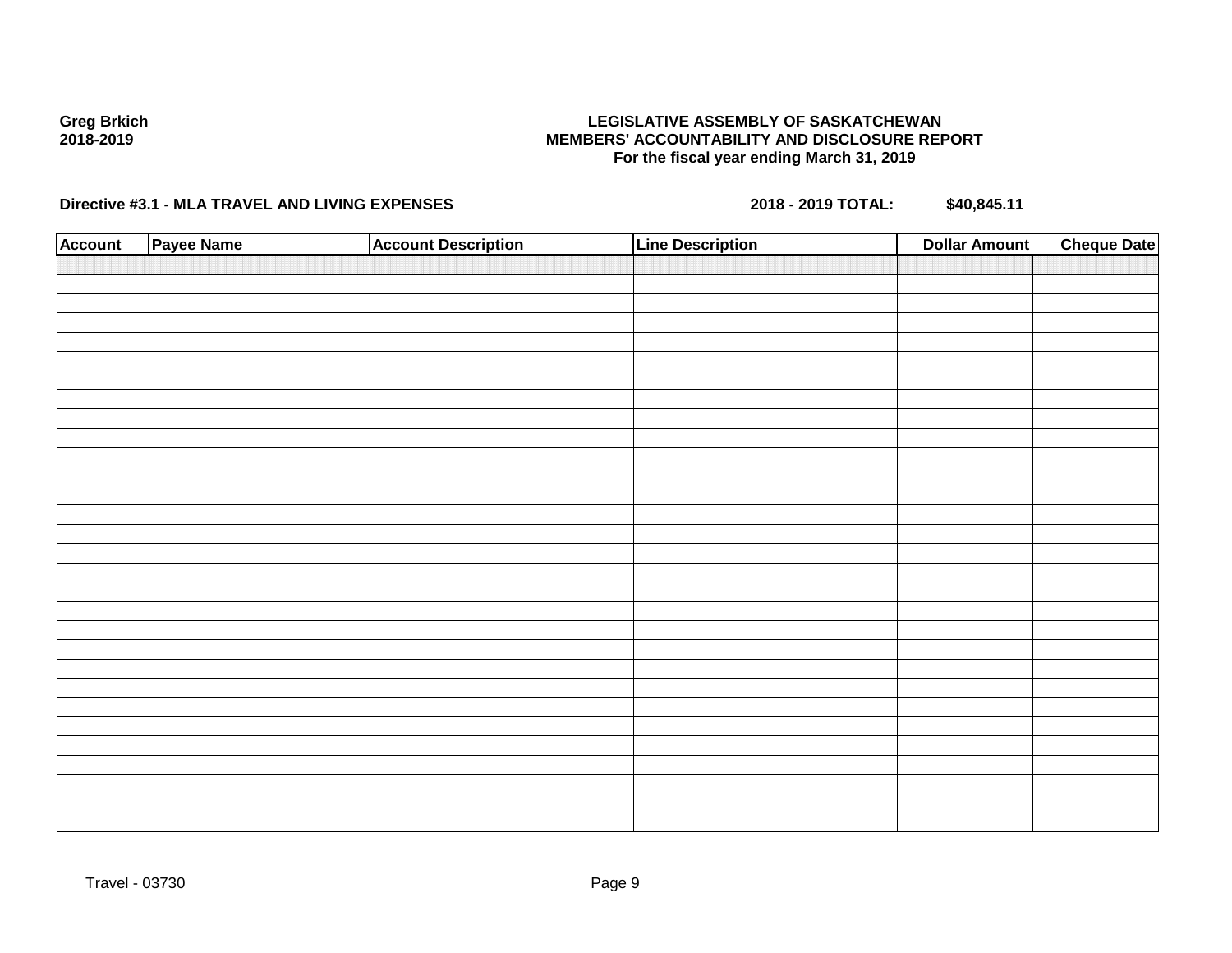### **LEGISLATIVE ASSEMBLY OF SASKATCHEWAN MEMBERS' ACCOUNTABILITY AND DISCLOSURE REPORT For the fiscal year ending March 31, 2019**

| <b>Account</b> | <b>Payee Name</b> | <b>Account Description</b> | <b>Line Description</b> | Dollar Amount | <b>Cheque Date</b> |
|----------------|-------------------|----------------------------|-------------------------|---------------|--------------------|
|                |                   |                            |                         |               |                    |
|                |                   |                            |                         |               |                    |
|                |                   |                            |                         |               |                    |
|                |                   |                            |                         |               |                    |
|                |                   |                            |                         |               |                    |
|                |                   |                            |                         |               |                    |
|                |                   |                            |                         |               |                    |
|                |                   |                            |                         |               |                    |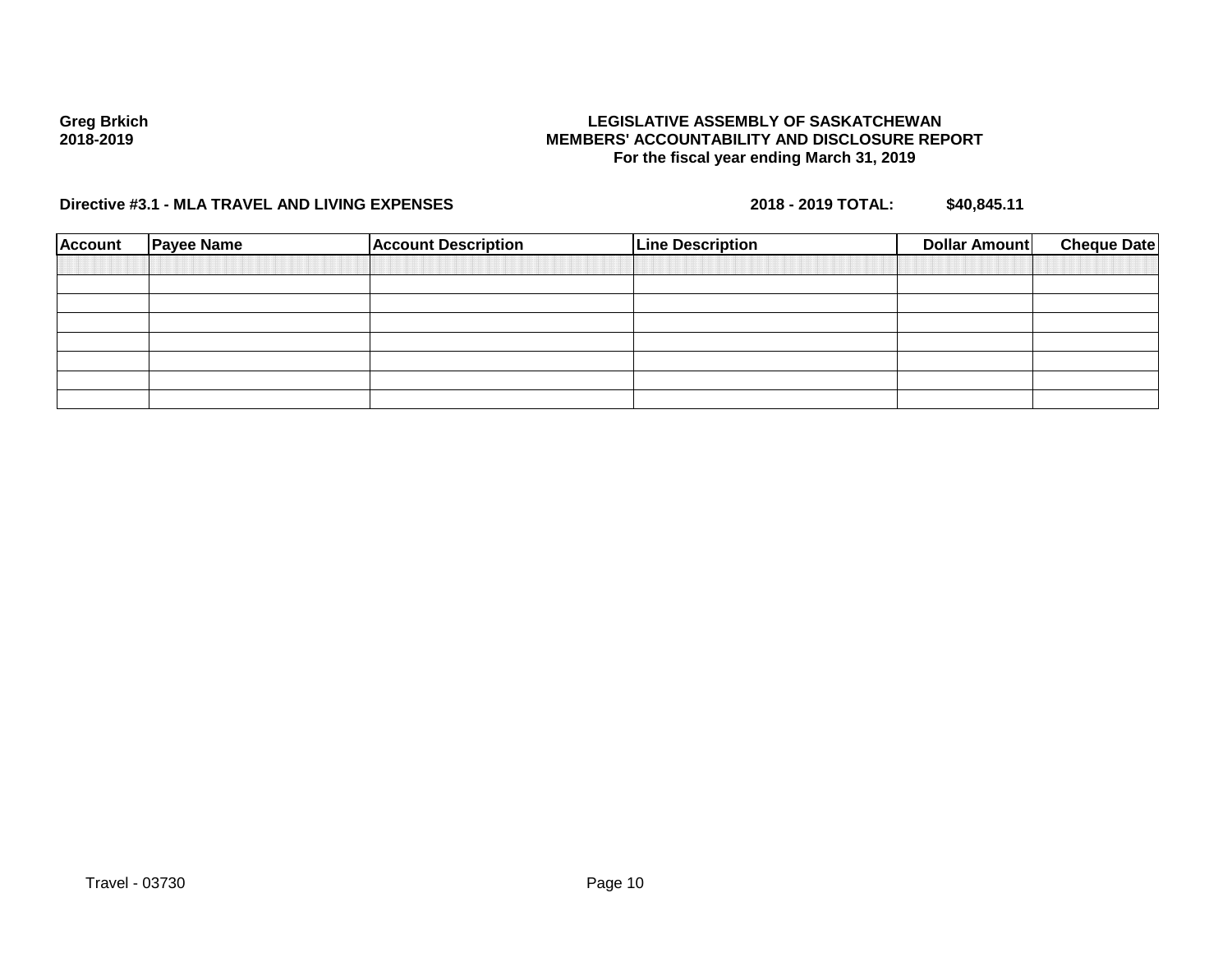### **LEGISLATIVE ASSEMBLY OF SASKATCHEWAN MEMBERS' ACCOUNTABILITY AND DISCLOSURE REPORT For the fiscal year ending March 31, 2019**

| <b>Account</b> | <b>Payee Name</b>                                   | <b>Account Description</b>                | <b>Line Description</b>        | <b>Dollar Amount</b> | <b>Cheque Date</b> |
|----------------|-----------------------------------------------------|-------------------------------------------|--------------------------------|----------------------|--------------------|
|                |                                                     |                                           |                                |                      |                    |
| 522000         | RANSOM, ROBERT                                      | Rent of Ground, Buildings and Other Space | APRIL 2018 MLA OFFICE RENT     | 1,100.00             | $04 - 01 - 18$     |
| 522000         | RANSOM, ROBERT                                      | Rent of Ground, Buildings and Other Space | MAY 2018 MLA OFFICE RENT       | 1,100.00             | 04-13-18           |
| 522000         | <b>RANSOM, ROBERT</b>                               | Rent of Ground, Buildings and Other Space | JUNE 2018 MLA OFFICE RENT      | 1,100.00             | 05-18-18           |
| 522000         | RANSOM, ROBERT                                      | Rent of Ground, Buildings and Other Space | JULY 2018 MLA OFFICE RENT      | 1,100.00             | 06-22-18           |
| 522000         | <b>RANSOM, ROBERT</b>                               | Rent of Ground, Buildings and Other Space | MLA OFFICE RENT AUGUST 2018    | 1,100.00             | 07-23-18           |
| 522000         | RANSOM, ROBERT                                      | Rent of Ground, Buildings and Other Space | MLA OFFICE RENT SEPTEMBER 2018 | 1,100.00             | 08-20-18           |
| 522000         | <b>RANSOM, ROBERT</b>                               | Rent of Ground, Buildings and Other Space | MLA OFFICE RENT OCTOBER 2018   | 1,100.00             | 09-20-18           |
| 522000         | <b>RANSOM, ROBERT</b>                               | Rent of Ground, Buildings and Other Space | MLA OFFICE RENT NOVEMBER 2018  | 1,100.00             | 10-18-18           |
| 522000         | RANSOM, ROBERT                                      | Rent of Ground, Buildings and Other Space | DEC 2018 MLA OFFICE RENT       | 1,100.00             | 11-20-18           |
| 522000         | RANSOM, ROBERT                                      | Rent of Ground, Buildings and Other Space | JANUARY 2019 MLA OFFICE RENT   | 1,100.00             | 12-18-18           |
| 522000         | RANSOM, ROBERT                                      | Rent of Ground, Buildings and Other Space | FEBRUARY 2019 MLA OFFICE RENT  | 1,100.00             | $01 - 15 - 19$     |
| 522000         | <b>RANSOM, ROBERT</b>                               | Rent of Ground, Buildings and Other Space | MARCH 2019 MLA OFFICE RENT     | 1,100.00             | 03-01-19           |
| 522200         | MINISTER OF FINANCE-MINISTRY<br>OF CENTRAL SERVICES | Rent of Photocopiers                      | <b>COPIER SERVICE FEES</b>     | 100.00               | $12 - 01 - 18$     |
| 522200         | SUCCESS OFFICE SYSTEMS                              | Rent of Photocopiers                      | <b>COPIER CHARGES</b>          | 73.26                | 04-02-18           |
| 522200         | SUCCESS OFFICE SYSTEMS                              | Rent of Photocopiers                      | <b>COPIER CHARGES</b>          | 74.74                | 05-03-18           |
| 522200         | <b>SUCCESS OFFICE SYSTEMS</b>                       | Rent of Photocopiers                      | <b>COPIER CHARGES</b>          | 76.48                | 06-07-18           |
| 522200         | <b>SUCCESS OFFICE SYSTEMS</b>                       | Rent of Photocopiers                      | <b>COPIER CHARGES</b>          | 72.08                | 07-05-18           |
| 522200         | <b>SUCCESS OFFICE SYSTEMS</b>                       | Rent of Photocopiers                      | <b>COPIER CHARGES</b>          | 75.30                | 08-01-18           |
| 522200         | <b>SUCCESS OFFICE SYSTEMS</b>                       | Rent of Photocopiers                      | <b>COPIER CHARGES</b>          | 72.26                | 09-04-18           |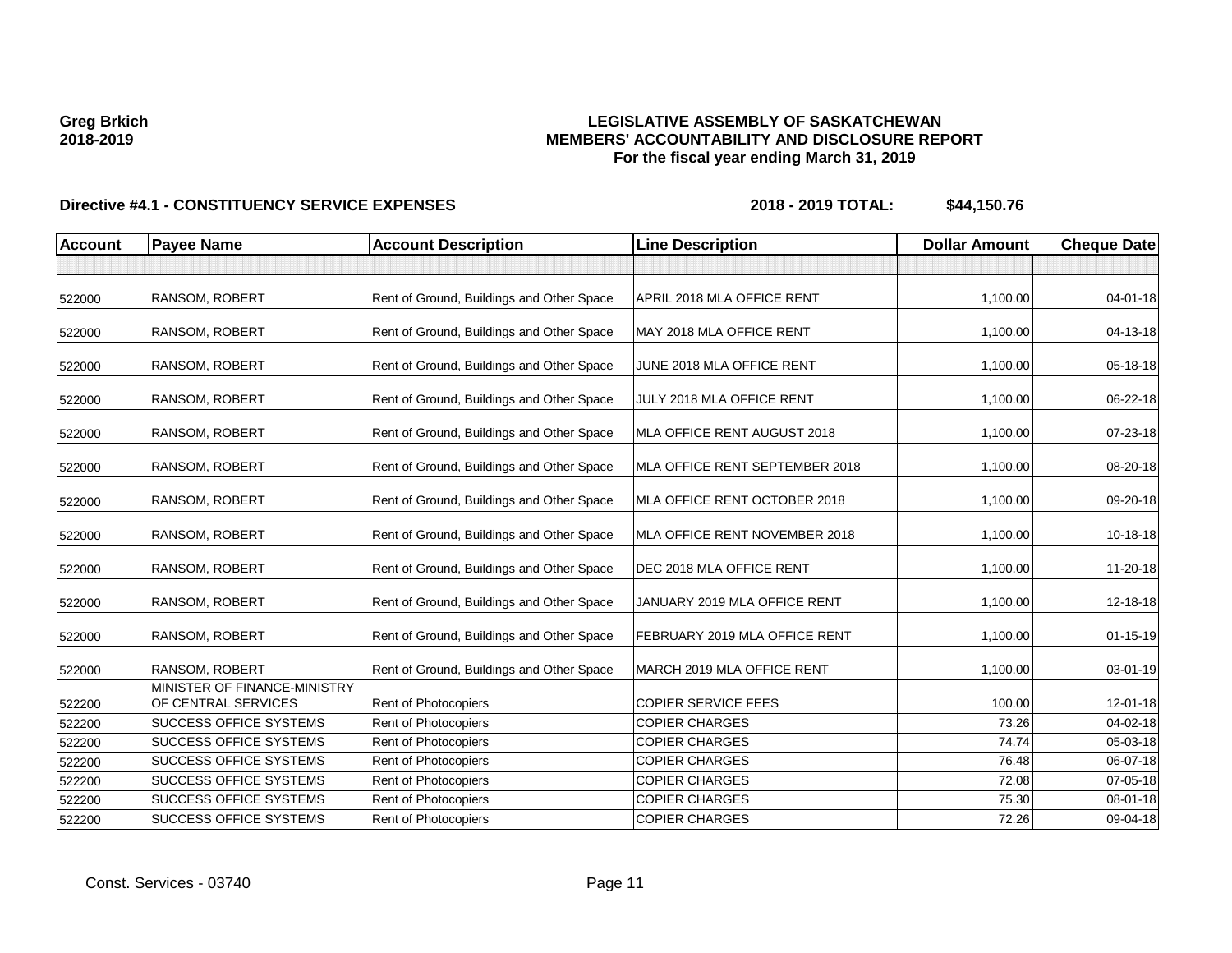### **LEGISLATIVE ASSEMBLY OF SASKATCHEWAN MEMBERS' ACCOUNTABILITY AND DISCLOSURE REPORT For the fiscal year ending March 31, 2019**

| <b>Account</b> | <b>Payee Name</b>               | <b>Account Description</b>          | <b>Line Description</b>         | <b>Dollar Amount</b> | <b>Cheque Date</b> |
|----------------|---------------------------------|-------------------------------------|---------------------------------|----------------------|--------------------|
|                |                                 |                                     |                                 |                      |                    |
| 522200         | <b>SUCCESS OFFICE SYSTEMS</b>   | Rent of Photocopiers                | <b>COPIER CHARGES</b>           | 72.04                | $10 - 01 - 18$     |
| 522200         | <b>SUCCESS OFFICE SYSTEMS</b>   | Rent of Photocopiers                | <b>COPIER CHARGES</b>           | 76.47                | $11 - 01 - 18$     |
| 522200         | <b>SUCCESS OFFICE SYSTEMS</b>   | Rent of Photocopiers                | <b>COPIER CHARGES</b>           | 71.72                | 12-05-18           |
| 522200         | <b>SUCCESS OFFICE SYSTEMS</b>   | Rent of Photocopiers                | <b>COPIER CHARGES</b>           | 72.41                | $01 - 02 - 19$     |
| 522200         | <b>SUCCESS OFFICE SYSTEMS</b>   | Rent of Photocopiers                | <b>COPIER CHARGES</b>           | 74.91                | 02-01-19           |
| 522200         | <b>SUCCESS OFFICE SYSTEMS</b>   | Rent of Photocopiers                | <b>COPIER CHARGES</b>           | 72.05                | 03-01-19           |
| 522500         | <b>CLIFF SHAW AGENCIES LTD.</b> | <b>Insurance Premiums</b>           | <b>INSURANCE PREMIUMS</b>       | 464.28               | 10-24-18           |
| 522600         | DAVIDSON, TOWN OF               | Utilities - Water and Sewer         | UTILITIES 01/01/2018-31/03/2018 | 46.00                | 05-01-18           |
| 522700         | SASKENERGY INCORPORATED         | Utilities - Electricity and Nat Gas | 77597100005 APRIL 26, 2018      | 58.20                | 05-01-18           |
| 522700         | SASKENERGY INCORPORATED         | Utilities - Electricity and Nat Gas | 77597100005 MAY 28 2018         | 43.71                | 06-01-18           |
| 522700         | SASKENERGY INCORPORATED         | Utilities - Electricity and Nat Gas | 77597100005 JUNE 28 218         | 38.50                | $07 - 01 - 18$     |
| 522700         | <b>SASKENERGY INCORPORATED</b>  | Utilities - Electricity and Nat Gas | <b>UTILITIES</b>                | 38.50                | 08-01-18           |
| 522700         | SASKENERGY INCORPORATED         | Utilities - Electricity and Nat Gas | 77597100005 AUGUST 28 2018      | 38.50                | 09-17-18           |
| 522700         | SASKENERGY INCORPORATED         | Utilities - Electricity and Nat Gas | 77597100005 SEPTEMBER 26 2018   | 40.24                | $10 - 01 - 18$     |
| 522700         | SASKENERGY INCORPORATED         | Utilities - Electricity and Nat Gas | 77597100005 OCTOBER 29, 2018    | 53.81                | $11 - 01 - 18$     |
| 522700         | SASKENERGY INCORPORATED         | Utilities - Electricity and Nat Gas | 77597100005 NOV 28 2018         | 57.06                | 12-01-18           |
| 522700         | <b>SASKENERGY INCORPORATED</b>  | Utilities - Electricity and Nat Gas | 77597100005 DEC 27 2018         | 56.57                | $01 - 01 - 19$     |
| 522700         | SASKENERGY INCORPORATED         | Utilities - Electricity and Nat Gas | 77597100005 JAN 28 2019         | 67.30                | 02-01-19           |
| 522700         | <b>SASKENERGY INCORPORATED</b>  | Utilities - Electricity and Nat Gas | 77597100005 FEBRUARY 26, 2019   | 68.38                | 03-01-19           |
| 522700         | <b>SASKENERGY INCORPORATED</b>  | Utilities - Electricity and Nat Gas | 77597100005 MAR 26 2019         | 61.94                | 03-26-19           |
| 522700         | <b>SASKPOWER CORPORATION</b>    | Utilities - Electricity and Nat Gas | 500000848563 APRIL 26, 2018     | 106.61               | 05-01-18           |
| 522700         | <b>SASKPOWER CORPORATION</b>    | Utilities - Electricity and Nat Gas | 500000848563 MAY 28 2018        | 96.88                | 06-01-18           |
| 522700         | SASKPOWER CORPORATION           | Utilities - Electricity and Nat Gas | 500000848563 JUNE 14 2018       | 126.25               | $07 - 01 - 18$     |
| 522700         | SASKPOWER CORPORATION           | Utilities - Electricity and Nat Gas | <b>UTILITIES</b>                | 116.66               | 08-01-18           |
| 522700         | <b>SASKPOWER CORPORATION</b>    | Utilities - Electricity and Nat Gas | 500000848563 AUGUST 27 2018     | 109.81               | 09-01-18           |
| 522700         | <b>SASKPOWER CORPORATION</b>    | Utilities - Electricity and Nat Gas | 500000848563 SEPTEMBER 26, 2018 | 96.12                | $10 - 01 - 18$     |
| 522700         | <b>SASKPOWER CORPORATION</b>    | Utilities - Electricity and Nat Gas | 500000848563 OCTOBER 29, 2018   | 101.13               | $11-01-18$         |
| 522700         | SASKPOWER CORPORATION           | Utilities - Electricity and Nat Gas | 500000848563 NOV 28 2018        | 91.71                | 12-01-18           |
| 522700         | <b>SASKPOWER CORPORATION</b>    | Utilities - Electricity and Nat Gas | 500000848563 DEC 27 2018        | 72.69                | $01 - 01 - 19$     |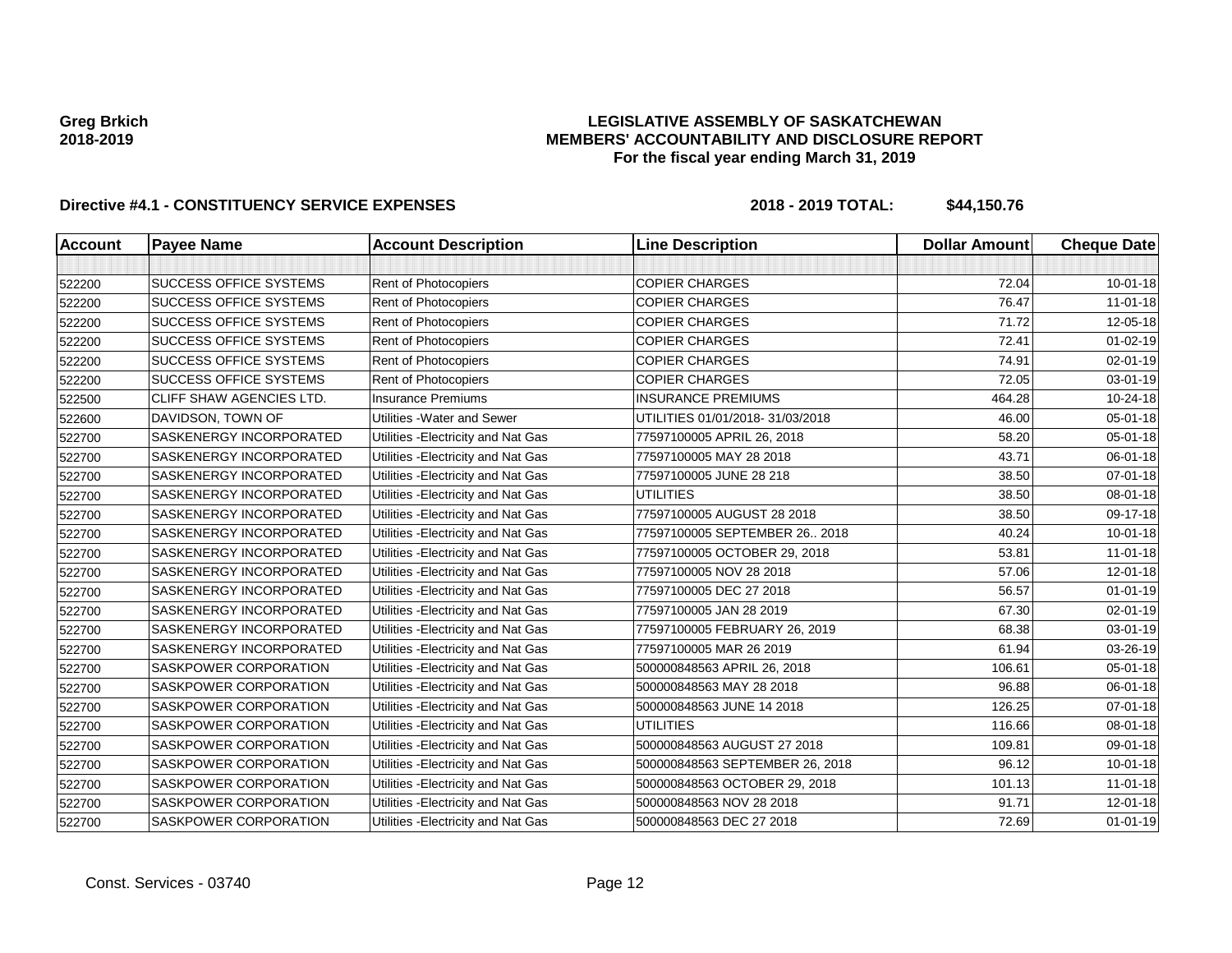### **LEGISLATIVE ASSEMBLY OF SASKATCHEWAN MEMBERS' ACCOUNTABILITY AND DISCLOSURE REPORT For the fiscal year ending March 31, 2019**

| <b>Account</b> | <b>Payee Name</b>                                   | <b>Account Description</b>           | <b>Line Description</b>                                     | <b>Dollar Amount</b> | <b>Cheque Date</b> |
|----------------|-----------------------------------------------------|--------------------------------------|-------------------------------------------------------------|----------------------|--------------------|
|                |                                                     |                                      |                                                             |                      |                    |
| 522700         | <b>SASKPOWER CORPORATION</b>                        | Utilities - Electricity and Nat Gas  | 500000848563 JAN 28 2019                                    | 114.53               | $02 - 01 - 19$     |
| 522700         | SASKPOWER CORPORATION                               | Utilities - Electricity and Nat Gas  | 500000848563 FEBRUARY 26, 2019                              | 91.10                | $03 - 01 - 19$     |
| 522700         | SASKPOWER CORPORATION                               | Utilities - Electricity and Nat Gas  | 500000848563 MAR 26 2019                                    | 56.11                | 03-26-19           |
| 525000         | MINISTER OF FINANCE-MINISTRY<br>OF CENTRAL SERVICES | Postal, Courier, Freight and Related | JUNE 2018 MAIL SERVICES                                     | 666.34               | $07 - 27 - 18$     |
| 525000         | MINISTER OF FINANCE-MINISTRY<br>OF CENTRAL SERVICES | Postal, Courier, Freight and Related | MAIL SERVICES DECEMBER 2018                                 | 723.56               | 02-01-19           |
| 525000         | PETIT, DONNA M.                                     | Postal, Courier, Freight and Related | POSTAGE/MISC OFFICE SUPPLIES                                | 50.90                | 05-01-18           |
| 525000         | PETIT, DONNA M.                                     | Postal, Courier, Freight and Related | <b>POSTAGE</b>                                              | 36.73                | 05-07-18           |
| 525000         | PETIT, DONNA M.                                     | Postal, Courier, Freight and Related | <b>POSTAGE</b>                                              | 77.91                | $06 - 11 - 18$     |
| 525000         | PETIT, DONNA M.                                     | Postal, Courier, Freight and Related | <b>POSTAGE</b>                                              | 36.98                | 07-13-18           |
| 525000         | PETIT, DONNA M.                                     | Postal, Courier, Freight and Related | POSTAGE & MISC OFFICE SUPPLIES                              | 26.99                | 09-07-18           |
| 525000         | PETIT, DONNA M.                                     | Postal, Courier, Freight and Related | POSTAGE & MISC OFFICE SUPPLIES                              | 42.87                | 10-12-18           |
| 525000         | PETIT, DONNA M.                                     | Postal, Courier, Freight and Related | <b>REIMB: SOFTWARE &amp; POSTAGE</b>                        | 44.63                | $11 - 13 - 18$     |
| 525000         | PETIT, DONNA M.                                     | Postal, Courier, Freight and Related | <b>REIMB: POSTAGE</b>                                       | 22.68                | $01 - 01 - 19$     |
| 525000         | PETIT, DONNA M.                                     | Postal, Courier, Freight and Related | <b>REIMB: POSTAGE &amp; OFFICE SUPPLIES</b>                 | 28.25                | $01 - 18 - 19$     |
| 525000         | PETIT, DONNA M.                                     | Postal, Courier, Freight and Related | <b>REIMB: POSTAGE</b>                                       | 32.10                | 03-01-19           |
| 525000         | PETIT, DONNA M.                                     | Postal, Courier, Freight and Related | <b>REIMB: POSTAGE</b>                                       | 235.12               | 03-25-19           |
| 528000         | PETIT, DONNA M.                                     | <b>Support Services</b>              | <b>REIMB: SOFTWARE &amp; POSTAGE</b>                        | 79.95                | $11 - 13 - 18$     |
| 529200         | BRKICH, GREG P.                                     | Professional Development             | <b>REIMB: REGISTRATION FEES</b>                             | 586.03               | $01 - 01 - 19$     |
| 530300         | MARU GROUP CANADA INC.                              | Primary Research/Focus group         | AD HOC CONSULTING - BRAND<br><b>HEALTH/TRACKING U&amp;A</b> | 632.98               | 08-01-18           |
| 530300         | MARU GROUP CANADA INC.                              | Primary Research/Focus group         | AD HOC CONSULTING-BRAND<br>HEALTH/TRACKING/U&A              | 632.98               | $10 - 01 - 18$     |
| 530300         | MARU GROUP CANADA INC.                              | Primary Research/Focus group         | GROUP AD HOC CONSULTING                                     | 632.98               | $11-01-18$         |
| 530300         | MARU GROUP CANADA INC.                              | Primary Research/Focus group         | <b>GROUP AD AD CONSULTING</b>                               | 632.98               | 12-01-18           |
| 530500         | 101142236 SASKATCHEWAN LTD.                         | Media Placement                      | <b>ADVERTISING</b>                                          | 25.00                | $06 - 01 - 18$     |
| 530500         | 101142236 SASKATCHEWAN LTD.                         | Media Placement                      | ADVERTISING                                                 | 174.00               | 06-01-18           |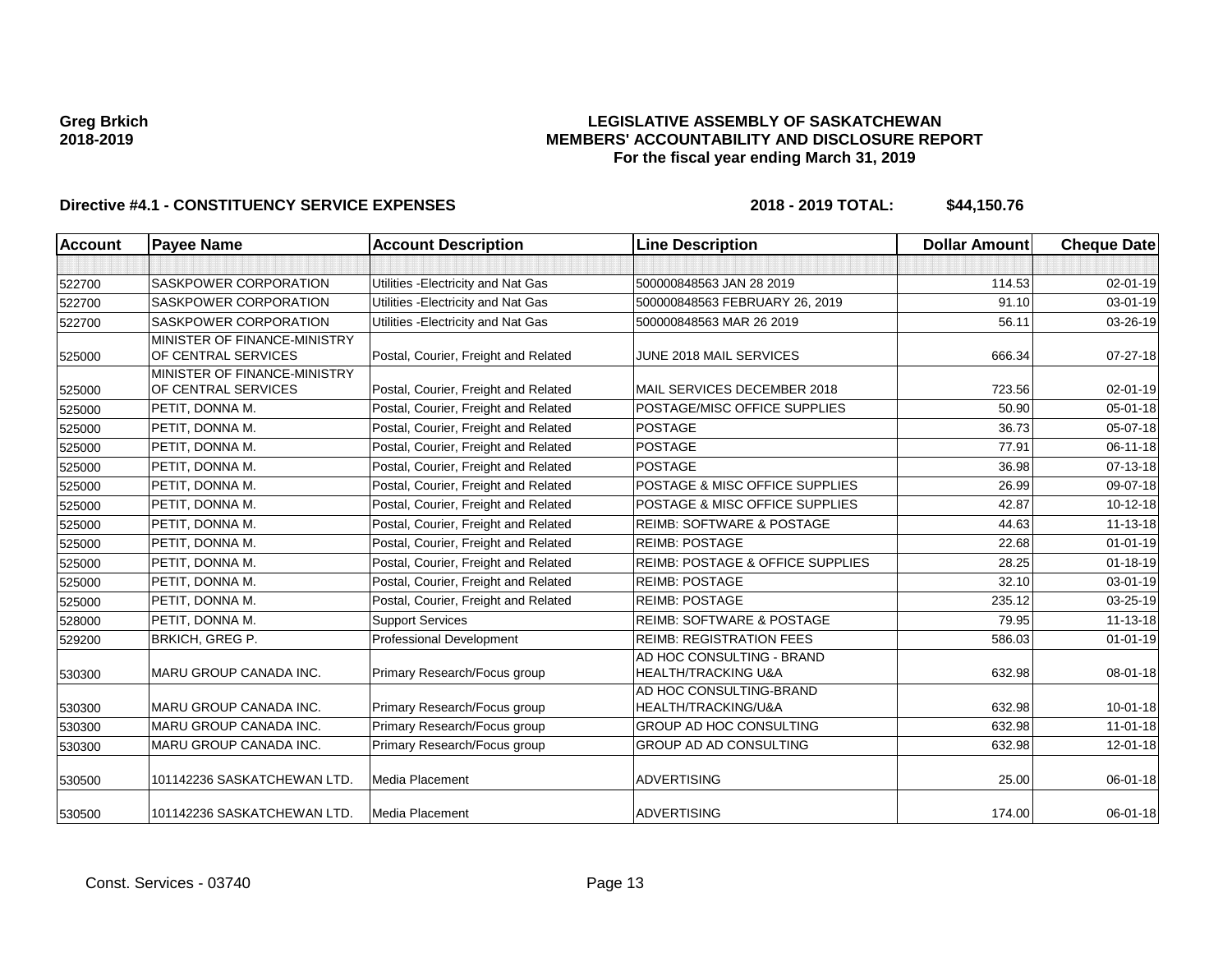### **LEGISLATIVE ASSEMBLY OF SASKATCHEWAN MEMBERS' ACCOUNTABILITY AND DISCLOSURE REPORT For the fiscal year ending March 31, 2019**

| <b>Account</b> | <b>Payee Name</b>                                     | <b>Account Description</b> | <b>Line Description</b> | <b>Dollar Amount</b> | <b>Cheque Date</b> |
|----------------|-------------------------------------------------------|----------------------------|-------------------------|----------------------|--------------------|
|                |                                                       |                            |                         |                      |                    |
| 530500         | 101142236 SASKATCHEWAN LTD.                           | Media Placement            | <b>ADVERTISING</b>      | 219.00               | $01 - 01 - 19$     |
| 530500         | ADCANADA MEDIA INC.                                   | Media Placement            | <b>ADVERTISING</b>      | 364.71               | 03-28-19           |
| 530500         | <b>CRAIK WARRIORS SENIOR</b><br><b>HOCKEY PROGRAM</b> | Media Placement            | <b>ADVERTISING</b>      | 100.00               | $10 - 01 - 18$     |
| 530500         | <b>CREATIVE FIRE</b>                                  | Media Placement            | <b>ADVERTISING</b>      | 1,061.20             | 08-17-18           |
| 530500         | <b>CREATIVE FIRE</b>                                  | Media Placement            | <b>ADVERTISING</b>      | 2,316.03             | 12-01-18           |
| 530500         | <b>DAVIDSON LEADER</b>                                | Media Placement            | <b>ADVERTISING</b>      | 247.68               | $05 - 01 - 18$     |
| 530500         | <b>DAVIDSON LEADER</b>                                | Media Placement            | <b>ADVERTISING</b>      | 174.15               | $07 - 01 - 18$     |
| 530500         | <b>DAVIDSON LEADER</b>                                | Media Placement            | <b>ADVERTISING</b>      | 285.70               | 07-01-18           |
| 530500         | <b>DAVIDSON LEADER</b>                                | Media Placement            | <b>ADVERTISING</b>      | 1,196.43             | 07-01-18           |
| 530500         | <b>DAVIDSON LEADER</b>                                | Media Placement            | <b>ADVERTISING</b>      | 140.61               | 08-01-18           |
| 530500         | <b>DAVIDSON LEADER</b>                                | Media Placement            | <b>ADVERTISING</b>      | 248.97               | $10 - 01 - 18$     |
| 530500         | <b>DAVIDSON LEADER</b>                                | Media Placement            | <b>ADVERTISING</b>      | 150.50               | $10 - 01 - 18$     |
| 530500         | <b>DAVIDSON LEADER</b>                                | Media Placement            | <b>ADVERTISING</b>      | 175.00               | $11-01-18$         |
| 530500         | <b>DAVIDSON LEADER</b>                                | Media Placement            | <b>ADVERTISING</b>      | 206.78               | $12 - 01 - 18$     |
| 530500         | <b>DAVIDSON LEADER</b>                                | Media Placement            | <b>ADVERTISING</b>      | 218.01               | $01 - 01 - 19$     |
| 530500         | <b>DAVIDSON LEADER</b>                                | Media Placement            | <b>ADVERTISING</b>      | 112.64               | $01 - 01 - 19$     |
| 530500         | <b>DAVIDSON LEADER</b>                                | Media Placement            | <b>ADVERTISING</b>      | 250.00               | $01 - 01 - 19$     |
| 530500         | <b>DAVIDSON LEADER</b>                                | Media Placement            | <b>ADVERTISING</b>      | 1,769.71             | $01 - 01 - 19$     |
| 530500         | <b>DAVIDSON LEADER</b>                                | Media Placement            | <b>ADVERTISING</b>      | 152.22               | $02 - 01 - 19$     |
| 530500         | <b>DAVIDSON LEADER</b>                                | Media Placement            | <b>ADVERTISING</b>      | 138.03               | 03-01-19           |
| 530500         | HANLEY, TOWN OF                                       | Media Placement            | <b>ADVERTISING</b>      | 35.00                | 05-10-18           |
| 530500         | HANLEY, TOWN OF                                       | Media Placement            | <b>ADVERTISING</b>      | 35.00                | 08-01-18           |
| 530500         | HANLEY, TOWN OF                                       | Media Placement            | <b>ADVERTISING</b>      | 35.00                | 10-01-18           |
| 530500         | HANLEY, TOWN OF                                       | Media Placement            | <b>ADVERTISING</b>      | 35.00                | $12 - 01 - 18$     |
| 530500         | HANLEY, TOWN OF                                       | Media Placement            | <b>ADVERTISING</b>      | 35.00                | $02 - 01 - 19$     |
| 530500         | HANLEY, TOWN OF                                       | Media Placement            | <b>ADVERTISING</b>      | 35.00                | 03-18-19           |
| 530500         | HUMBOLDT JOURNAL                                      | Media Placement            | <b>ADVERTISING</b>      | 50.00                | 06-01-18           |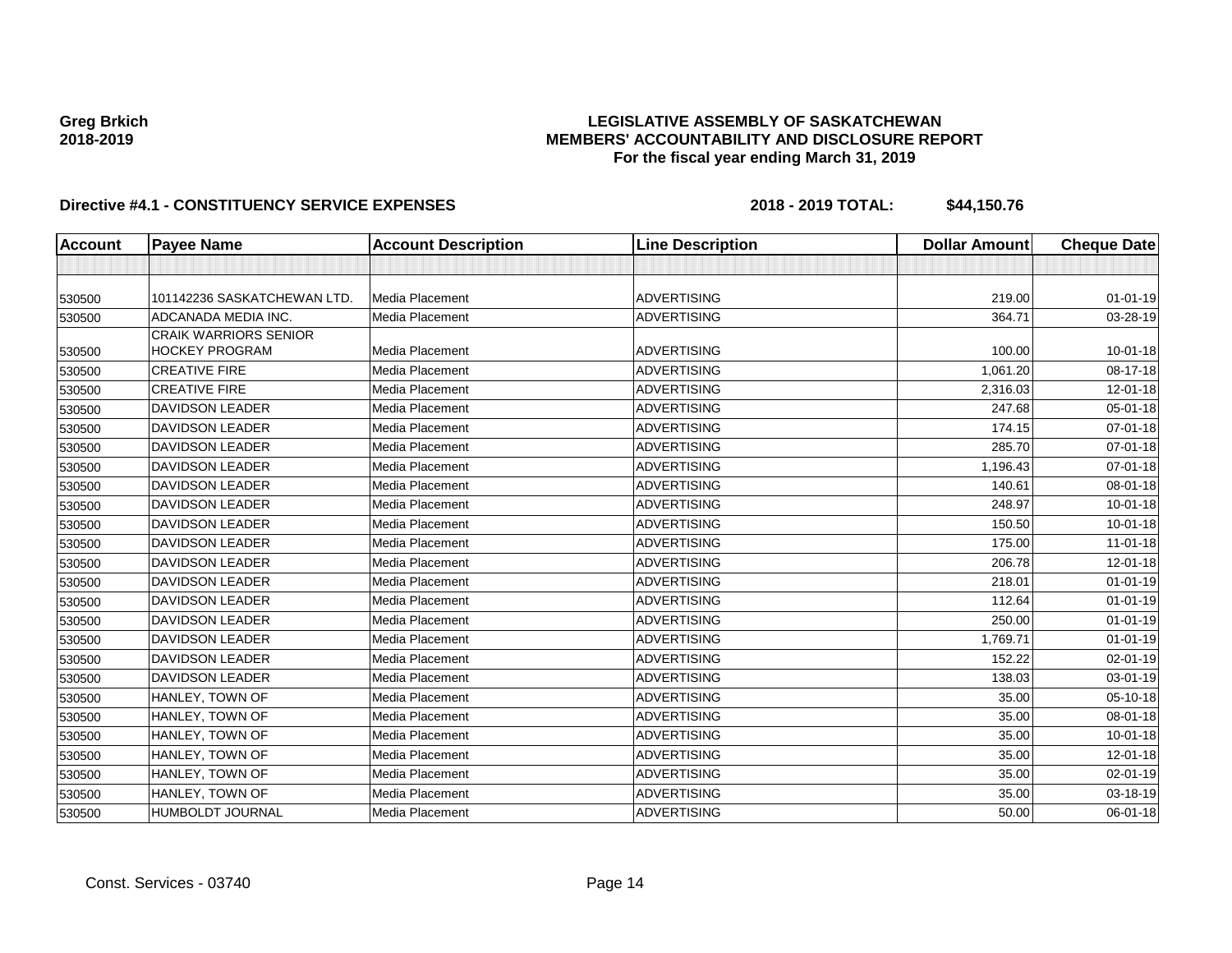### **LEGISLATIVE ASSEMBLY OF SASKATCHEWAN MEMBERS' ACCOUNTABILITY AND DISCLOSURE REPORT For the fiscal year ending March 31, 2019**

| <b>Account</b> | <b>Payee Name</b>                                  | <b>Account Description</b> | <b>Line Description</b> | <b>Dollar Amount</b> | <b>Cheque Date</b> |
|----------------|----------------------------------------------------|----------------------------|-------------------------|----------------------|--------------------|
|                |                                                    |                            |                         |                      |                    |
| 530500         | KENASTON WHEATLAND LIBRARY                         | Media Placement            | <b>ADVERTISING</b>      | 45.00                | 09-01-18           |
| 530500         | <b>LANIGAN ADVISOR</b>                             | Media Placement            | <b>ADVERTISING</b>      | 51.00                | 03-08-19           |
| 530500         | <b>LAST MOUNTAIN TIMES LTD.</b>                    | Media Placement            | <b>ADVERTISING</b>      | 420.00               | $04 - 05 - 18$     |
| 530500         | <b>LAST MOUNTAIN TIMES LTD.</b>                    | Media Placement            | <b>ADVERTISING</b>      | 353.00               | $05 - 01 - 18$     |
| 530500         | <b>LAST MOUNTAIN TIMES LTD.</b>                    | Media Placement            | <b>ADVERTISING</b>      | 322.40               | 06-01-18           |
| 530500         | <b>LAST MOUNTAIN TIMES LTD.</b>                    | Media Placement            | <b>ADVERTISING</b>      | 152.68               | 06-17-18           |
| 530500         | <b>LAST MOUNTAIN TIMES LTD.</b>                    | Media Placement            | <b>ADVERTISING</b>      | 285.00               | 08-01-18           |
| 530500         | <b>LAST MOUNTAIN TIMES LTD.</b>                    | Media Placement            | <b>ADVERTISING</b>      | 98.28                | $10 - 01 - 18$     |
| 530500         | <b>LAST MOUNTAIN TIMES LTD.</b>                    | Media Placement            | <b>ADVERTISING</b>      | 455.00               | $10 - 01 - 18$     |
| 530500         | LAST MOUNTAIN TIMES LTD.                           | Media Placement            | <b>ADVERTISING</b>      | 160.58               | $11-01-18$         |
| 530500         | <b>LAST MOUNTAIN TIMES LTD.</b>                    | Media Placement            | <b>ADVERTISING</b>      | 147.42               | $01 - 01 - 19$     |
| 530500         | <b>LAST MOUNTAIN TIMES LTD.</b>                    | Media Placement            | <b>ADVERTISING</b>      | 283.40               | $01 - 08 - 19$     |
| 530500         | <b>LAST MOUNTAIN TIMES LTD.</b>                    | Media Placement            | <b>ADVERTISING</b>      | 252.00               | 02-01-19           |
| 530500         | <b>PNG PRAIRIE NEWSPAPER GROUP Media Placement</b> |                            | <b>ADVERTISING</b>      | 59.00                | 05-01-18           |
| 530500         | <b>PNG PRAIRIE NEWSPAPER GROUP Media Placement</b> |                            | <b>ADVERTISING</b>      | 157.50               | 05-09-18           |
| 530500         | <b>PNG PRAIRIE NEWSPAPER GROUP Media Placement</b> |                            | <b>ADVERTISING</b>      | 108.00               | 06-13-18           |
| 530500         | PNG PRAIRIE NEWSPAPER GROUP Media Placement        |                            | <b>ADVERTISING</b>      | 50.00                | $07 - 01 - 18$     |
| 530500         | <b>PNG PRAIRIE NEWSPAPER GROUP Media Placement</b> |                            | <b>ADVERTISING</b>      | 85.50                | 08-01-18           |
| 530500         | <b>PNG PRAIRIE NEWSPAPER GROUP Media Placement</b> |                            | <b>ADVERTISING</b>      | 50.00                | 09-01-18           |
| 530500         | <b>PNG PRAIRIE NEWSPAPER GROUP Media Placement</b> |                            | <b>ADVERTISING</b>      | 169.20               | $10 - 01 - 18$     |
| 530500         | <b>PNG PRAIRIE NEWSPAPER GROUP Media Placement</b> |                            | <b>ADVERTISING</b>      | 50.00                | 11-01-18           |
| 530500         | PNG PRAIRIE NEWSPAPER GROUP Media Placement        |                            | <b>ADVERTISING</b>      | 45.00                | $12 - 01 - 18$     |
| 530500         | PNG PRAIRIE NEWSPAPER GROUP Media Placement        |                            | <b>ADVERTISING</b>      | 50.00                | 12-01-18           |
| 530500         | <b>PNG PRAIRIE NEWSPAPER GROUP Media Placement</b> |                            | <b>ADVERTISING</b>      | 34.50                | $01 - 01 - 19$     |
| 530500         | PNG PRAIRIE NEWSPAPER GROUP Media Placement        |                            | <b>ADVERTISING</b>      | 129.46               | $01 - 01 - 19$     |
| 530500         | <b>PNG PRAIRIE NEWSPAPER GROUP Media Placement</b> |                            | <b>ADVERTISING</b>      | 86.32                | $01 - 01 - 19$     |
| 530500         | PNG PRAIRIE NEWSPAPER GROUP Media Placement        |                            | <b>ADVERTISING</b>      | 34.50                | $01 - 01 - 19$     |
| 530500         | PNG PRAIRIE NEWSPAPER GROUP Media Placement        |                            | <b>ADVERTISING</b>      | 55.00                | $01 - 01 - 19$     |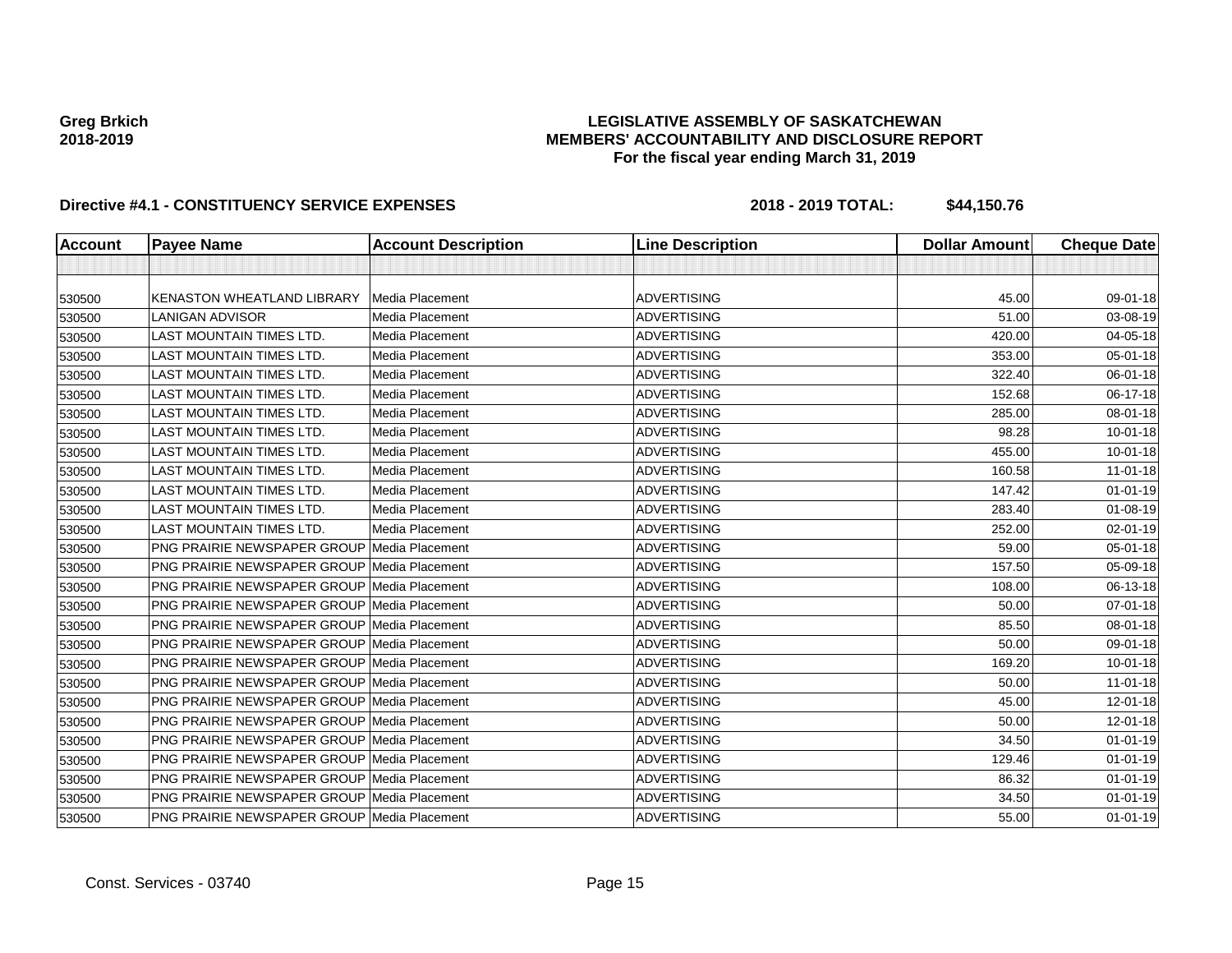### **LEGISLATIVE ASSEMBLY OF SASKATCHEWAN MEMBERS' ACCOUNTABILITY AND DISCLOSURE REPORT For the fiscal year ending March 31, 2019**

| <b>Account</b> | <b>Payee Name</b>                                  | <b>Account Description</b>                                        | <b>Line Description</b>         | <b>Dollar Amount</b> | <b>Cheque Date</b> |
|----------------|----------------------------------------------------|-------------------------------------------------------------------|---------------------------------|----------------------|--------------------|
|                |                                                    |                                                                   |                                 |                      |                    |
| 530500         | <b>PNG PRAIRIE NEWSPAPER GROUP Media Placement</b> |                                                                   | <b>ADVERTISING</b>              | 694.50               | $02 - 01 - 19$     |
| 530500         | <b>PNG PRAIRIE NEWSPAPER GROUP Media Placement</b> |                                                                   | <b>ADVERTISING</b>              | 82.21                | 03-01-19           |
|                | <b>RAYMORE ROCKETS SENIOR</b>                      |                                                                   |                                 |                      |                    |
| 530500         | <b>HOCKEY CLUB</b>                                 | Media Placement                                                   | <b>ADVERTISING</b>              | 200.00               | $12 - 01 - 18$     |
| 530500         | <b>SASKATOON MEDIA GROUP</b>                       | <b>Media Placement</b>                                            | <b>ADVERTISING</b>              | 299.00               | $08 - 01 - 18$     |
| 530500         | THE HERALD                                         | Media Placement                                                   | <b>ADVERTISING</b>              | 60.00                | 07-03-18           |
| 530500         | THE HERALD                                         | Media Placement                                                   | <b>ADVERTISING</b>              | 125.00               | $10 - 01 - 18$     |
| 530500         | THE HERALD                                         | Media Placement                                                   | <b>ADVERTISING</b>              | 125.00               | $11 - 15 - 18$     |
| 530500         | THE HERALD                                         | Media Placement                                                   | <b>ADVERTISING</b>              | 72.00                | $01 - 01 - 19$     |
| 530500         | THE HERALD                                         | <b>Media Placement</b>                                            | <b>ADVERTISING</b>              | 125.00               | 03-19-19           |
| 530500         | <b>WATROUS MANITOU</b>                             | Media Placement                                                   | <b>ADVERTISING</b>              | 40.00                | 05-01-18           |
| 530500         | <b>WATROUS MANITOU</b>                             | Media Placement                                                   | <b>ADVERTISING</b>              | 210.00               | 05-03-18           |
| 530500         | <b>WATROUS MANITOU</b>                             | Media Placement                                                   | <b>ADVERTISING</b>              | 60.73                | 11-02-18           |
| 530500         | <b>WATROUS MANITOU</b>                             | Media Placement                                                   | <b>ADVERTISING</b>              | 85.05                | 11-02-18           |
| 530500         | <b>WATROUS MANITOU</b>                             | Media Placement                                                   | <b>ADVERTISING</b>              | 70.66                | 01-07-19           |
| 530500         | <b>WATROUS MANITOU</b>                             | Media Placement                                                   | <b>ADVERTISING</b>              | 99.00                | 01-09-19           |
| 530500         | <b>WATROUS MANITOU</b>                             | Media Placement                                                   | <b>ADVERTISING</b>              | 71.55                | 03-08-19           |
| 530500         | WYNYARD ADVANCE LTD.                               | Media Placement                                                   | <b>ADVERTISING</b>              | 152.00               | $01 - 01 - 19$     |
| 530900         | <b>CORPORATE EXPRESS</b>                           | <b>Promotional Items</b>                                          | SASK FLAGS AND PINS             | 1,468.20             | $10 - 01 - 18$     |
| 530900         | <b>CORPORATE EXPRESS</b>                           | <b>Promotional Items</b>                                          | PROMOTIONAL ITEMS               | 1,663.52             | 03-01-19           |
|                |                                                    |                                                                   | PROMOTIONAL ITEMS & MISC OFFICE |                      |                    |
| 530900         | <b>CORPORATE EXPRESS</b>                           | <b>Promotional Items</b>                                          | <b>SUPPLIES</b>                 | 317.15               | 03-20-19           |
| 530900         | <b>TREASURE HOUSE IMPORTS LTD.</b>                 | <b>Promotional Items</b>                                          | <b>PROMOTIONAL ITEMS</b>        | 292.50               | 03-19-19           |
| 542000         | LYKE, LAVONNE                                      | Travel                                                            | C.A. TRAVEL MAY 10, 2018        | 154.25               | 05-10-18           |
| 542000         | PETIT, DONNA M.                                    | Travel                                                            | C.A. TRAVEL MAY 10, 2018        | 22.00                | 05-10-18           |
| 543201         | <b>LEGISLATIVE FOOD SERVICE</b>                    | Deputy Minister/Ministry Head Business<br>Expenses - Refreshments | <b>STUDENT DRINKS</b>           | 33.92                | $05 - 15 - 18$     |
|                |                                                    | Deputy Minister/Ministry Head Business                            |                                 |                      |                    |
| 543201         | <b>LEGISLATIVE FOOD SERVICE</b>                    | Expenses - Refreshments                                           | <b>STUDENT DRINKS</b>           | 11.66                | $10 - 01 - 18$     |
| 550100         | <b>DAVIDSON LEADER</b>                             | <b>Printed Forms</b>                                              | <b>BUSINESS CARDS</b>           | 23.21                | 03-01-19           |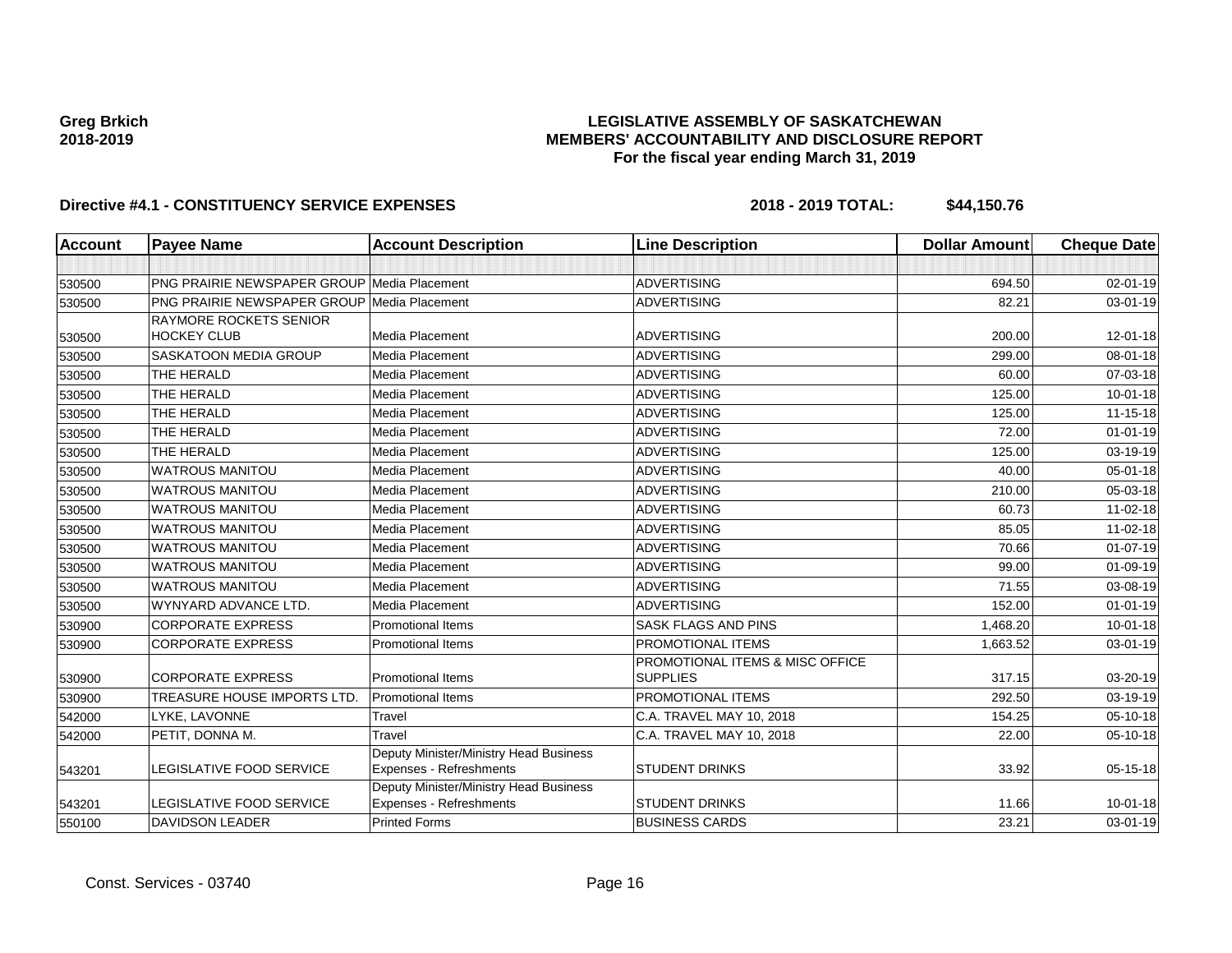### **LEGISLATIVE ASSEMBLY OF SASKATCHEWAN MEMBERS' ACCOUNTABILITY AND DISCLOSURE REPORT For the fiscal year ending March 31, 2019**

| Account | <b>Payee Name</b>                              | <b>Account Description</b>         | <b>Line Description</b>                   | <b>Dollar Amount</b> | <b>Cheque Date</b> |
|---------|------------------------------------------------|------------------------------------|-------------------------------------------|----------------------|--------------------|
|         |                                                |                                    |                                           |                      |                    |
| 550200  | <b>LAST MOUNTAIN TIMES LTD.</b>                | Books, Mags and Ref Materials      | SUBSCRIPTION GREG BRKICH, MLA             | 47.62                | $05 - 01 - 18$     |
| 550200  | <b>LAST MOUNTAIN TIMES LTD.</b>                | Books, Mags and Ref Materials      | <b>SUBSCRIPTION RENEWAL</b>               | 47.62                | 02-01-19           |
| 550200  | <b>OUTLOOK PRINTERS</b>                        | Books, Mags and Ref Materials      | <b>SUBSCRIPTION RENEWAL</b>               | 42.86                | 03-28-19           |
| 550200  | <b>STARPHOENIX</b>                             | Books, Mags and Ref Materials      | <b>SUBSCRIPTION RENEWAL</b>               | 128.00               | 09-17-18           |
| 550200  | <b>STARPHOENIX</b>                             | Books, Mags and Ref Materials      | <b>SUBSCRIPTION</b>                       | 128.00               | 02-19-19           |
| 550200  | THE HERALD                                     | Books, Mags and Ref Materials      | <b>SUBSCRIPTIONS</b>                      | 27.00                | 06-05-18           |
| 550200  | <b>WATROUS MANITOU</b>                         | Books, Mags and Ref Materials      | <b>SUBSCRIPTION</b>                       | 28.57                | $01 - 08 - 19$     |
| 550200  | <b>WATROUS MANITOU</b>                         | Books, Mags and Ref Materials      | SUBSCRIPTION RENEWAL                      | 36.19                | 03-18-19           |
| 550200  | <b>WESTERN PRODUCER</b><br><b>PUBLICATIONS</b> | Books, Mags and Ref Materials      | 1YR SUBSCRIPTION RENEWAL-NO GST           | 92.38                | $04 - 01 - 18$     |
| 550200  | WYNYARD ADVANCE LTD.                           | Books, Mags and Ref Materials      | SUBSCRIPTION - GREG BRKICH, MLA           | 40.00                | $05 - 01 - 18$     |
| 555000  | <b>CORPORATE EXPRESS</b>                       | Other Material and Supplies        | MISC OFFICE SUPPLIES                      | 330.56               | $07 - 16 - 18$     |
| 555000  | <b>CORPORATE EXPRESS</b>                       | Other Material and Supplies        | <b>MISC OFFICE SUPPLIES</b>               | 148.26               | 01-03-19           |
|         |                                                |                                    | PROMOTIONAL ITEMS & MISC OFFICE           |                      |                    |
| 555000  | <b>CORPORATE EXPRESS</b>                       | Other Material and Supplies        | <b>SUPPLIES</b>                           | 256.45               | 03-20-19           |
| 555000  | PETIT. DONNA M.                                | <b>Other Material and Supplies</b> | <b>REIMB: MISC. &amp; OFFICE SUPPLIES</b> | 39.59                | $04 - 07 - 18$     |
| 555000  | PETIT, DONNA M.                                | Other Material and Supplies        | REIMB: MISC. & OFFICE SUPPLIES            | 11.09                | $05 - 01 - 18$     |
| 555000  | PETIT, DONNA M.                                | Other Material and Supplies        | <b>REIMB: MISC. &amp; OFFICE SUPPLIES</b> | 5.00                 | 09-07-18           |
| 555000  | PETIT, DONNA M.                                | <b>Other Material and Supplies</b> | <b>REIMB: MISC. &amp; OFFICE SUPPLIES</b> | 11.09                | 10-12-18           |
| 555000  | PETIT, DONNA M.                                | Other Material and Supplies        | REIMB: MISC. & OFFICE SUPPLIES            | 9.98                 | $01 - 18 - 19$     |
| 555000  | <b>V&amp;S</b>                                 | Other Material and Supplies        | <b>MISC OFFICE SUPPLIES</b>               | 33.64                | 06-01-18           |
| 555000  | <b>V&amp;S</b>                                 | Other Material and Supplies        | <b>MISC OFFICE SUPPLIES</b>               | 40.34                | 08-01-18           |
| 555000  | <b>V&amp;S</b>                                 | Other Material and Supplies        | MISC OFFICE SUPPLIES                      | 27.52                | $10 - 01 - 18$     |
| 555000  | <b>V&amp;S</b>                                 | Other Material and Supplies        | <b>MISC OFFICE SUPPLIES</b>               | 26.26                | $11 - 01 - 18$     |
| 555000  | <b>V&amp;S</b>                                 | Other Material and Supplies        | <b>MISC OFFICE SUPPLIES</b>               | 26.47                | 02-01-19           |
| 555000  | <b>V&amp;S</b>                                 | Other Material and Supplies        | <b>MISC OFFICE SUPPLIES</b>               | 31.73                | 02-01-19           |
| 555000  | <b>V&amp;S</b>                                 | Other Material and Supplies        | MISC OFFICE SUPPLIES                      | 7.60                 | 03-01-19           |
| 555000  | <b>V&amp;S</b>                                 | <b>Other Material and Supplies</b> | <b>MISC OFFICE SUPPLIES</b>               | 73.45                | 03-29-19           |
|         |                                                |                                    |                                           |                      |                    |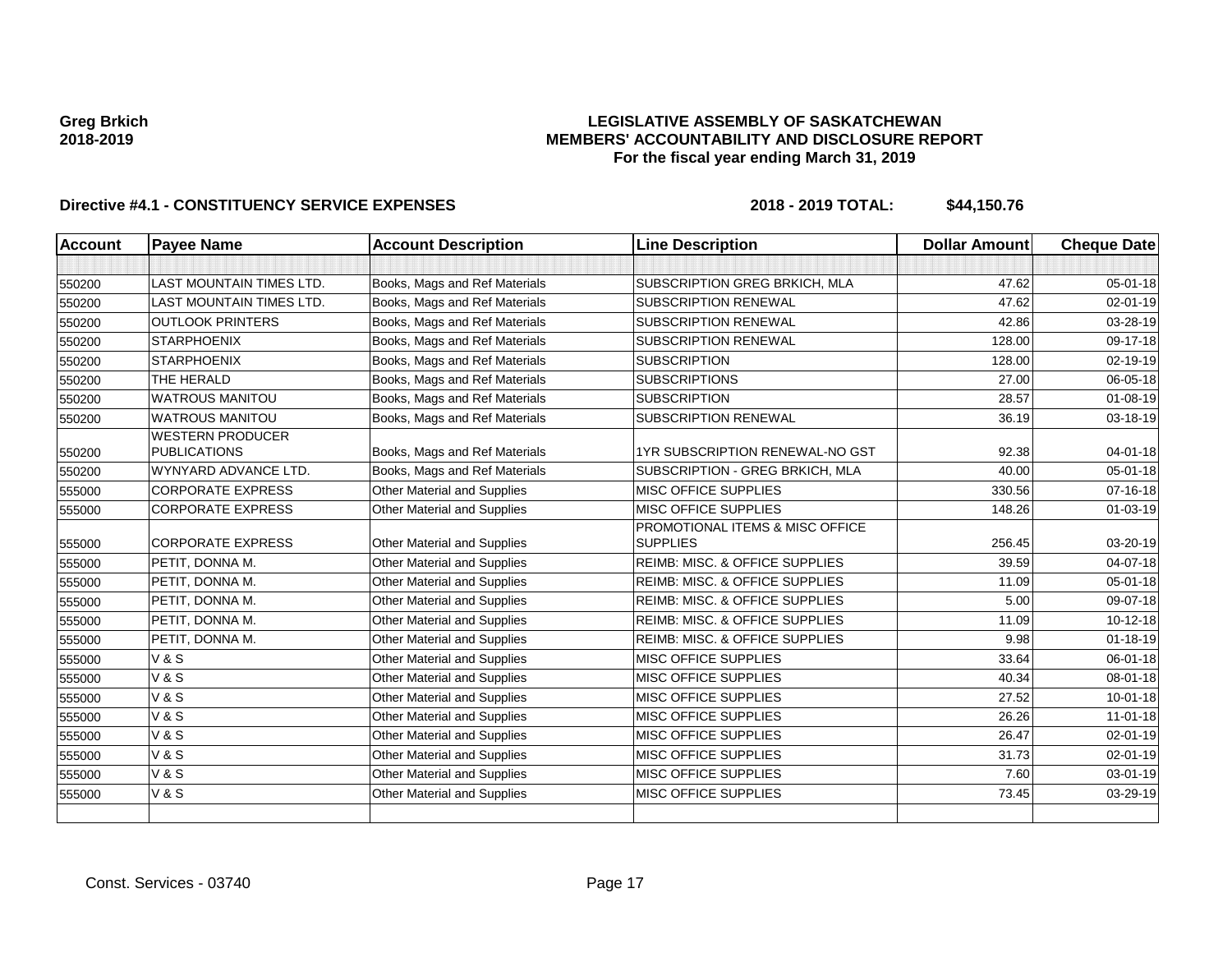### **LEGISLATIVE ASSEMBLY OF SASKATCHEWAN MEMBERS' ACCOUNTABILITY AND DISCLOSURE REPORT For the fiscal year ending March 31, 2019**

| <b>Account</b> | Payee Name | <b>Account Description</b> | <b>Line Description</b> | <b>Dollar Amount</b> | <b>Cheque Date</b> |
|----------------|------------|----------------------------|-------------------------|----------------------|--------------------|
|                |            |                            |                         |                      |                    |
|                |            |                            |                         |                      |                    |
|                |            |                            |                         |                      |                    |
|                |            |                            |                         |                      |                    |
|                |            |                            |                         |                      |                    |
|                |            |                            |                         |                      |                    |
|                |            |                            |                         |                      |                    |
|                |            |                            |                         |                      |                    |
|                |            |                            |                         |                      |                    |
|                |            |                            |                         |                      |                    |
|                |            |                            |                         |                      |                    |
|                |            |                            |                         |                      |                    |
|                |            |                            |                         |                      |                    |
|                |            |                            |                         |                      |                    |
|                |            |                            |                         |                      |                    |
|                |            |                            |                         |                      |                    |
|                |            |                            |                         |                      |                    |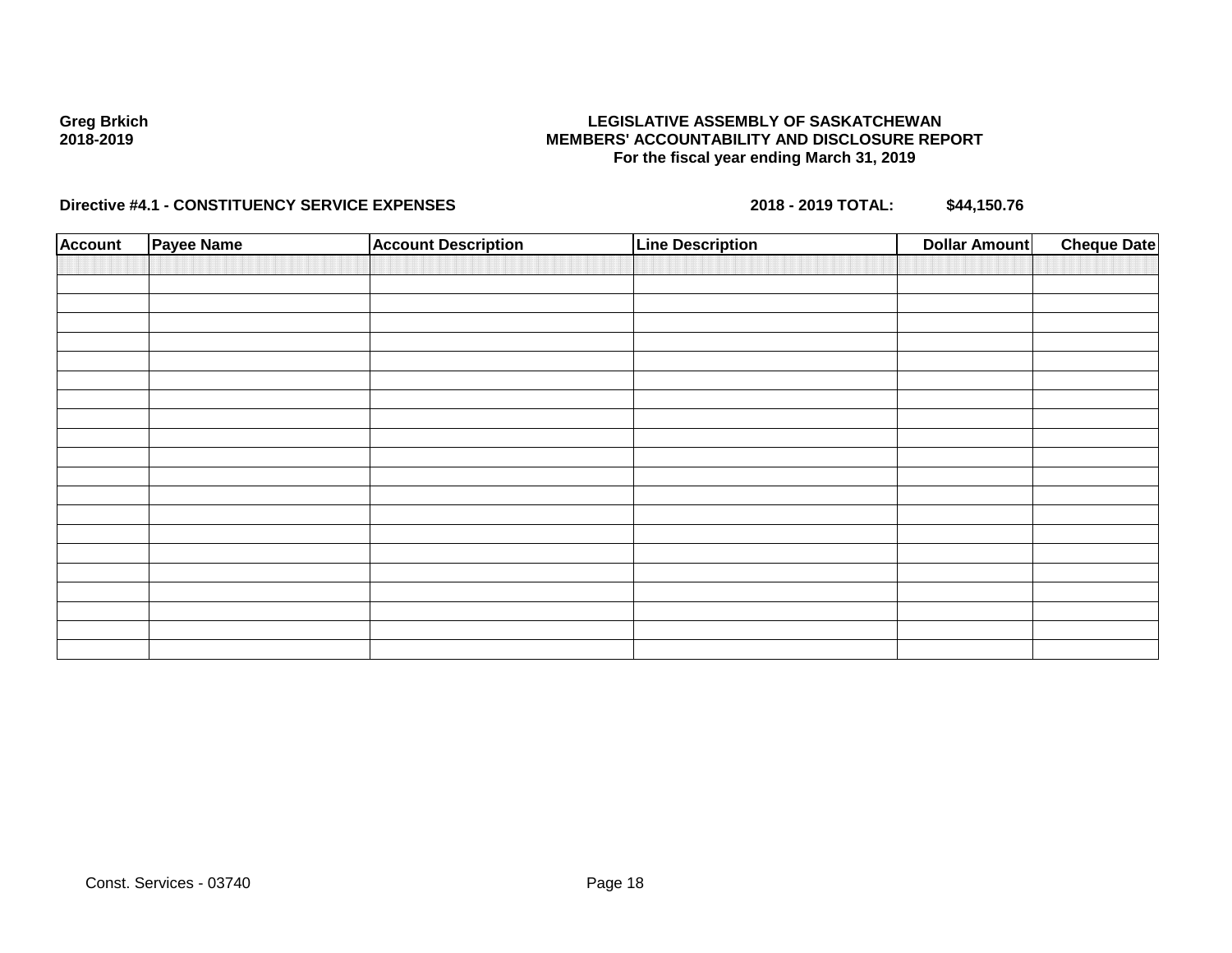### **LEGISLATIVE ASSEMBLY OF SASKATCHEWAN MEMBERS' ACCOUNTABILITY AND DISCLOSURE REPORT For the fiscal year ending March 31, 2019**

| <b>Account</b> | <b>Payee Name</b> | <b>Account Description</b>    | <b>Dollar Amount</b> | <b>Cheque Date</b> |
|----------------|-------------------|-------------------------------|----------------------|--------------------|
|                |                   |                               |                      |                    |
| 514300         | LYKE, LAVONNE     | Part-Time/Permanent Part-Time | 0.00                 | 04-10-18           |
| 514300         | LYKE, LAVONNE     | Part-Time/Permanent Part-Time | 1,631.59             | 04-24-18           |
| 514300         | LYKE, LAVONNE     | Part-Time/Permanent Part-Time | 1859.26              | 05-08-18           |
| 514300         | LYKE, LAVONNE     | Part-Time/Permanent Part-Time | 1.652.67             | 05-23-18           |
| 514300         | LYKE, LAVONNE     | Part-Time/Permanent Part-Time | 1,446.09             | 06-05-18           |
| 514300         | LYKE, LAVONNE     | Part-Time/Permanent Part-Time | 1652.67              | 06-13-18           |
| 514300         | LYKE, LAVONNE     | Part-Time/Permanent Part-Time | 1,652.67             | 06-27-18           |
| 514300         | LYKE, LAVONNE     | Part-Time/Permanent Part-Time | 1,239.50             | 07-11-18           |
| 514300         | LYKE, LAVONNE     | Part-Time/Permanent Part-Time | 1446.09              | 07-25-18           |
| 514300         | LYKE, LAVONNE     | Part-Time/Permanent Part-Time | 1,239.50             | 08-08-18           |
| 514300         | LYKE, LAVONNE     | Part-Time/Permanent Part-Time | 1446.09              | 08-22-18           |
| 514300         | LYKE, LAVONNE     | Part-Time/Permanent Part-Time | 1446.09              | 09-05-18           |
| 514300         | LYKE, LAVONNE     | Part-Time/Permanent Part-Time | 1,162.04             | 09-19-18           |
| 514300         | LYKE, LAVONNE     | Part-Time/Permanent Part-Time | 1,433.18             | 10-03-18           |
| 514300         | LYKE, LAVONNE     | Part-Time/Permanent Part-Time | 1859.26              | $10-17-18$         |
| 514300         | LYKE, LAVONNE     | Part-Time/Permanent Part-Time | 1,652.67             | $11-01-18$         |
| 514300         | LYKE, LAVONNE     | Part-Time/Permanent Part-Time | 1,446.09             | $11 - 14 - 18$     |
| 514300         | LYKE, LAVONNE     | Part-Time/Permanent Part-Time | 1032.92              | 11-28-18           |
| 514300         | LYKE, LAVONNE     | Part-Time/Permanent Part-Time | 1032.92              | 12-12-18           |
| 514300         | LYKE, LAVONNE     | Part-Time/Permanent Part-Time | 1,652.67             | 12-27-18           |
| 514300         | LYKE, LAVONNE     | Part-Time/Permanent Part-Time | 206.58               | 01-09-19           |
| 514300         | LYKE, LAVONNE     | Part-Time/Permanent Part-Time | 206.58               | 01-23-19           |
| 514300         | LYKE, LAVONNE     | Part-Time/Permanent Part-Time | 215.02               | 02-06-19           |
| 514300         | LYKE, LAVONNE     | Part-Time/Permanent Part-Time | 215.02               | 02-20-19           |
| 514300         | LYKE, LAVONNE     | Part-Time/Permanent Part-Time | 1075.08              | 03-06-19           |
| 514300         | LYKE, LAVONNE     | Part-Time/Permanent Part-Time | 1720.13              | 03-20-19           |
| 514300         | LYKE, LAVONNE     | Part-Time/Permanent Part-Time | 1,801.62             | 04-03-19           |
| 514300         | PETIT, DONNA M.   | Part-Time/Permanent Part-Time |                      | 04-10-18           |
| 514300         | PETIT, DONNA M.   | Part-Time/Permanent Part-Time | 708.29               | 04-24-18           |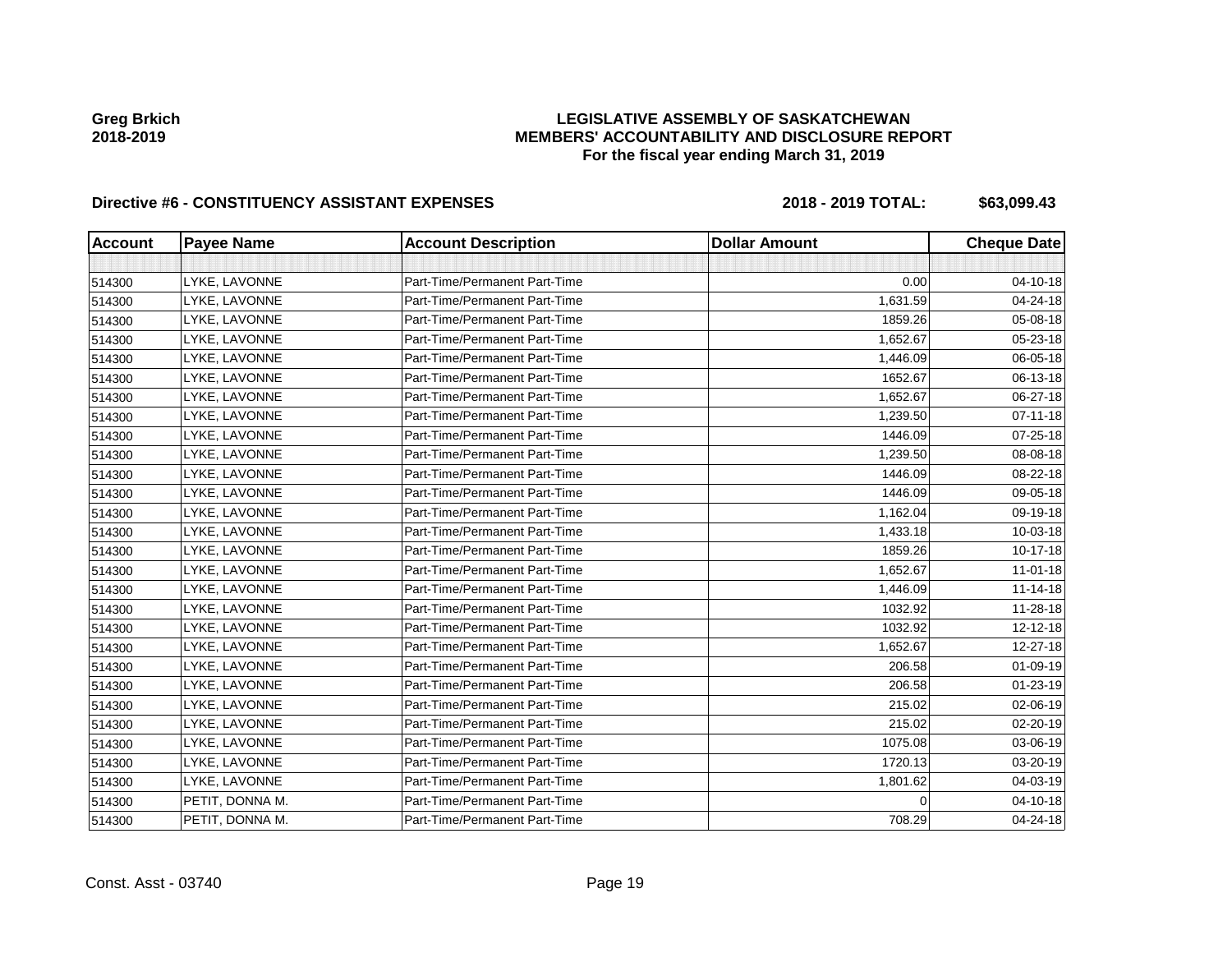### **LEGISLATIVE ASSEMBLY OF SASKATCHEWAN MEMBERS' ACCOUNTABILITY AND DISCLOSURE REPORT For the fiscal year ending March 31, 2019**

| <b>Account</b> | <b>Payee Name</b> | <b>Account Description</b>                    | <b>Dollar Amount</b> | <b>Cheque Date</b> |
|----------------|-------------------|-----------------------------------------------|----------------------|--------------------|
|                |                   |                                               |                      |                    |
| 514300         | PETIT, DONNA M.   | Part-Time/Permanent Part-Time                 | 725.15               | 05-08-18           |
| 514300         | PETIT, DONNA M.   | Part-Time/Permanent Part-Time                 | 725.15               | 05-23-18           |
| 514300         | PETIT, DONNA M.   | Part-Time/Permanent Part-Time                 | 906.44               | 06-05-18           |
| 514300         | PETIT, DONNA M.   | Part-Time/Permanent Part-Time                 | 906.44               | 06-13-18           |
| 514300         | PETIT, DONNA M.   | Part-Time/Permanent Part-Time                 | 725.15               | 06-27-18           |
| 514300         | PETIT, DONNA M.   | Part-Time/Permanent Part-Time                 | 1,065.07             | $07 - 11 - 18$     |
| 514300         | PETIT, DONNA M.   | Part-Time/Permanent Part-Time                 | 861.12               | $07 - 25 - 18$     |
| 514300         | PETIT, DONNA M.   | Part-Time/Permanent Part-Time                 | 906.44               | 08-08-18           |
| 514300         | PETIT, DONNA M.   | Part-Time/Permanent Part-Time                 | 725.15               | 08-22-18           |
| 514300         | PETIT, DONNA M.   | Part-Time/Permanent Part-Time                 | 1699.58              | 09-05-18           |
| 514300         | PETIT, DONNA M.   | Part-Time/Permanent Part-Time                 | 1495.63              | 09-19-18           |
| 514300         | PETIT, DONNA M.   | Part-Time/Permanent Part-Time                 | 1,065.07             | 10-03-18           |
| 514300         | PETIT, DONNA M.   | Part-Time/Permanent Part-Time                 | 725.15               | 10-17-18           |
| 514300         | PETIT, DONNA M.   | Part-Time/Permanent Part-Time                 | 702.49               | $11 - 01 - 18$     |
| 514300         | PETIT, DONNA M.   | Part-Time/Permanent Part-Time                 | 1065.07              | $11 - 14 - 18$     |
| 514300         | PETIT, DONNA M.   | Part-Time/Permanent Part-Time                 | 1065.07              | 11-28-18           |
| 514300         | PETIT, DONNA M.   | Part-Time/Permanent Part-Time                 | 1223.69              | 12-12-18           |
| 514300         | PETIT, DONNA M.   | Part-Time/Permanent Part-Time                 | 702.49               | 12-27-18           |
| 514300         | PETIT, DONNA M.   | Part-Time/Permanent Part-Time                 | 883.78               | 01-09-19           |
| 514300         | PETIT, DONNA M.   | Part-Time/Permanent Part-Time                 | 1812.88              | 01-23-19           |
| 514300         | PETIT, DONNA M.   | Part-Time/Permanent Part-Time                 | 1,897.20             | 02-06-19           |
| 514300         | PETIT, DONNA M.   | Part-Time/Permanent Part-Time                 | 1,897.20             | 02-20-19           |
| 514300         | PETIT, DONNA M.   | Part-Time/Permanent Part-Time                 | 1,328.04             | 03-06-19           |
| 514300         | PETIT, DONNA M.   | Part-Time/Permanent Part-Time                 | 1280.61              | 03-20-19           |
| 514300         | PETIT, DONNA M.   | Part-Time/Permanent Part-Time                 | 2,430.41             | 04-03-19           |
| 519900         | None (Default)    | Change in Y/E Accrued Empl Leave Entitlements | $-1,773.33$          | 04-18-18           |
| 519900         | None (Default)    | Change in Y/E Accrued Empl Leave Entitlements | 1,920.00             | 04-08-19           |
|                |                   |                                               |                      |                    |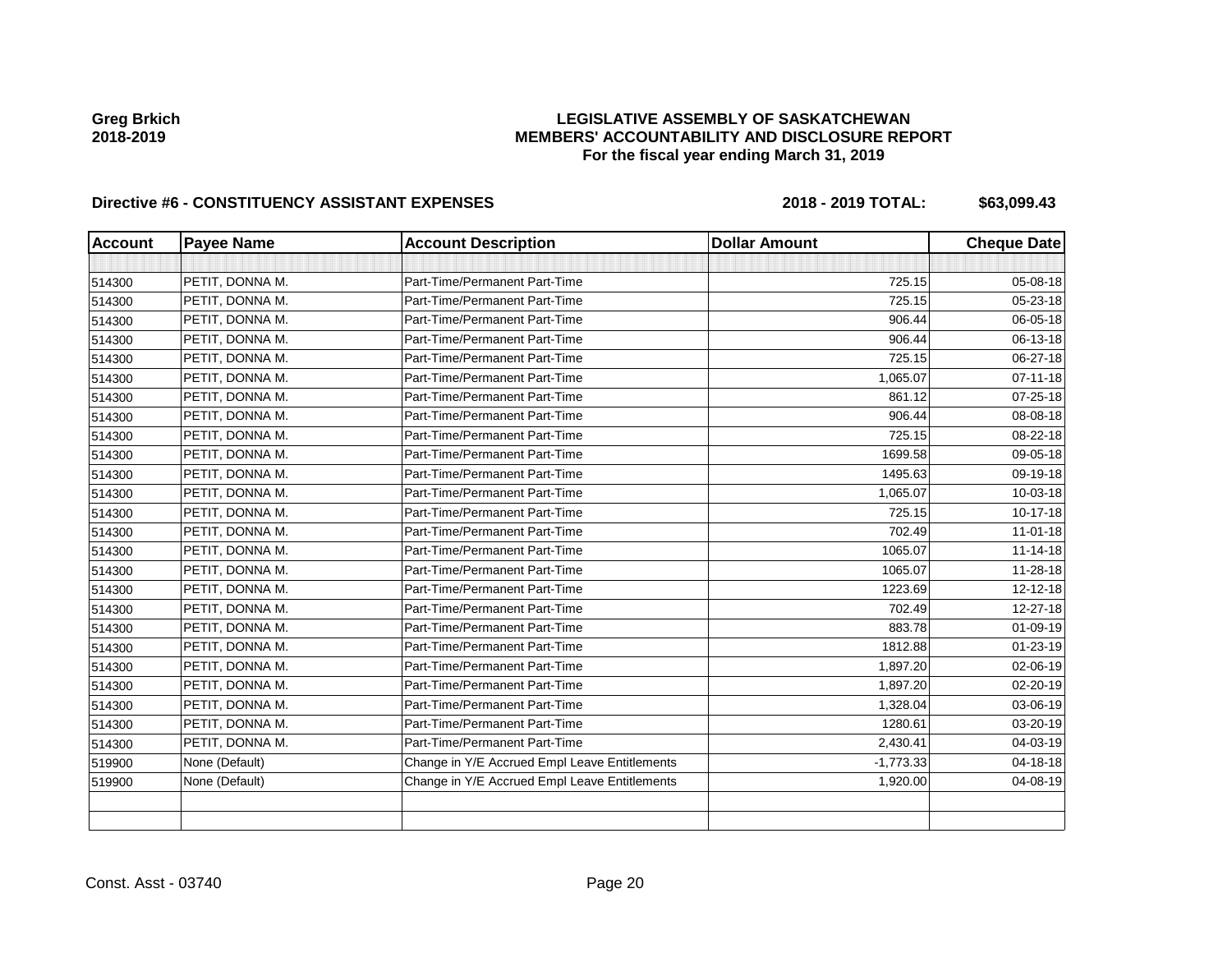### **LEGISLATIVE ASSEMBLY OF SASKATCHEWAN MEMBERS' ACCOUNTABILITY AND DISCLOSURE REPORT For the fiscal year ending March 31, 2019**

| <b>Account</b> | Payee Name | <b>Account Description</b> | <b>Dollar Amount</b> | <b>Cheque Date</b> |
|----------------|------------|----------------------------|----------------------|--------------------|
|                |            |                            |                      |                    |
|                |            |                            |                      |                    |
|                |            |                            |                      |                    |
|                |            |                            |                      |                    |
|                |            |                            |                      |                    |
|                |            |                            |                      |                    |
|                |            |                            |                      |                    |
|                |            |                            |                      |                    |
|                |            |                            |                      |                    |
|                |            |                            |                      |                    |
|                |            |                            |                      |                    |
|                |            |                            |                      |                    |
|                |            |                            |                      |                    |
|                |            |                            |                      |                    |
|                |            |                            |                      |                    |
|                |            |                            |                      |                    |
|                |            |                            |                      |                    |
|                |            |                            |                      |                    |
|                |            |                            |                      |                    |
|                |            |                            |                      |                    |
|                |            |                            |                      |                    |
|                |            |                            |                      |                    |
|                |            |                            |                      |                    |
|                |            |                            |                      |                    |
|                |            |                            |                      |                    |
|                |            |                            |                      |                    |
|                |            |                            |                      |                    |
|                |            |                            |                      |                    |
|                |            |                            |                      |                    |